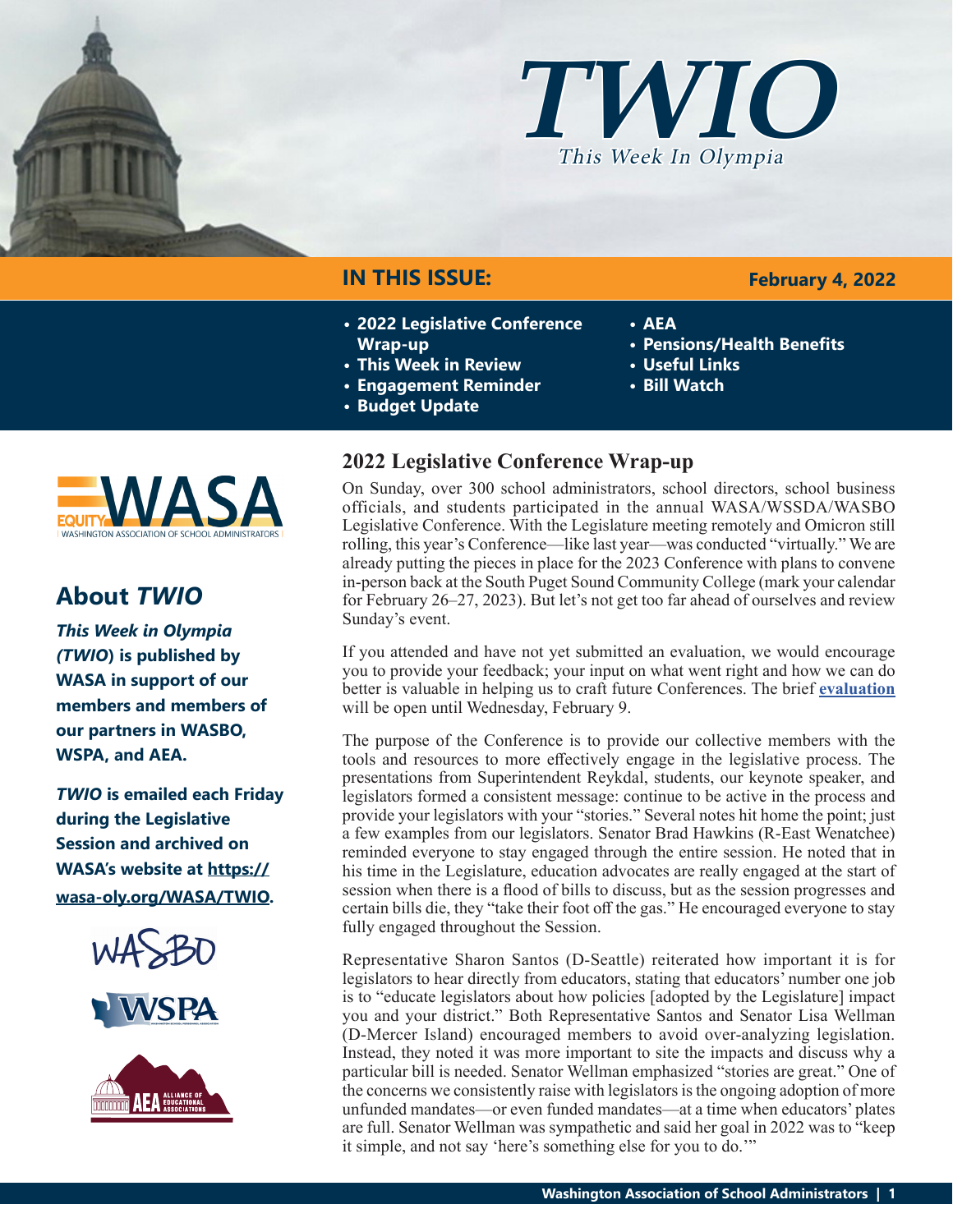### *This Week in Olympia:* **Week 4, January 24–28, 2022**

*Continued*

#### *WASA Legislative Report Podcast*



*The Podcast will be available on a regular basis on the*  **WASA website***, or* **subscribe to the Report** *via multiple podcast apps.*

Our keynote speaker, **[Shankar Vedantam](https://en.wikipedia.org/wiki/Shankar_Vedantam)**, provided a treasure-trove of advice on effective advocacy and connecting with legislators from a unique perspective. Vedantam is the host of the "**[Hidden Brain](https://hiddenbrain.org/)**" podcast and he used his research on the unconscious patterns that drive human behavior to discuss how to be an effective advocate. His ideas were engaging, fascinating, and extremely practical. One piece of advice about connecting with legislators came back to our theme of storytelling. Vedantam stated that "stories convey who we are; what our priorities are; what our values are; and what we want to get done." He continued, noting that understanding what kind of stories move people and story telling is the "single most important thing you can do." He also encouraged us to find tangible individual stories, "about the individual janitor in the school, the individual student in the school, the individual teacher in the school," which can help you craft a larger story.

The **[slide deck](https://wasa-oly.org/WASA/images/WASA/5.0 Professional Development/4.2 Conference Resources/Conference Slides Leg.p2022Aptx.pdf)** from the program, including embedded videos from students, our legislators, and Governor Inslee is available on the WASA website. Additionally, the **[full recording](https://vimeo.com/672441339)** of the program is available. If you were not able to attend the Conference, watching at least the discussion with Shankar Vedantam is worth your while; it begins at the 1:41 mark. If you DID attend the program, taking the time to rewatch the discussion is also worthwhile.

One of the key issues in the 2022 Session—and a high priority of our Associations is the enhancement of staffing allocations in the Prototypical School Funding Model. To give attendees a grounding in school funding, we were pleased to have T.J. Kelly, OSPI Chief Financial Officer present. He discussed the "**[K–12 Funding](https://wasa-oly.org/WASA/images/WASA/5.0 Professional Development/4.2 Conference Resources/2022/WSSDA Prototypcial Presentation January 30 2022.pdf) [Formula—Basics and Requests](https://wasa-oly.org/WASA/images/WASA/5.0 Professional Development/4.2 Conference Resources/2022/WSSDA Prototypcial Presentation January 30 2022.pdf)**."

We closed the Conference with a discussion of this year's **[Hot Topics](https://wasa-oly.org/WASA/images/WASA/6.0 Resources/6.1.4 Hot Topics/2022 Legislative Conf Hot Topics.pdf)**, a short-list of shared priorities from our three associations. Those of you who are regular *TWIO* readers will see a consistent focus, (with more, and some updated, information later in this *TWIO*). We hope you used the Hot Topics as you engaged with your colleagues and met with legislators this past week for the "virtual" Week on the Hill. We encourage you to continue using the Hot Topics throughout the remainder of this session.

As we heard on Sunday, it is important to stay engaged. Legislators are making critical decisions that will have an impact on your students, your schools, your budgets, your job—and they need to hear from you. You should also be aware, with the house of origin cut-off dates arriving, and the updated Revenue Forecast set to be released in a few weeks (February 16), budget-writers have already begun to craft their 2022 Supplemental Operating Budget. There is every reason to believe that budget writing will be driven underground and likely be even less transparent than normal during this "virtual" session. If that is the case, it is absolutely critical that school administrators keep the heat on—especially about staffing allocations, enrollment stabilization, and pupil transportation funding (at a minimum)—and get those messages (and your "stories") to legislators NOW, before they lock into decisions that may be unfavorable to schools.

### **This Week in Review**

Yesterday, February 3, the house of origin policy committee **[cut-off](https://leg.wa.gov/legislature/Pages/cutoff.aspx)** arrived, the first of the Legislature's self-imposed deadlines. All bills needed to be out of their original house policy committee (that is, House bills out of House policy committees, and Senate bills out of Senate policy committees) by yesterday to remain alive. Most policy committees used their meetings this week focusing on executive action in an effort to beat the deadline. The Senate Early Learning & K–12 Education Committee, however, was one of the exceptions. They completed their business last week and cancelled their regular Monday meeting. And they held a work session in their regular Wednesday meeting.

The House Education Committee, on the other hand, packed the agenda with scheduled executive action in its two meetings this week. On Tuesday, they only managed to move out half of the bills on the agenda, including **[HB 1942](https://app.leg.wa.gov/billsummary?BillNumber=1942&Year=2021&Initiative=false)**, making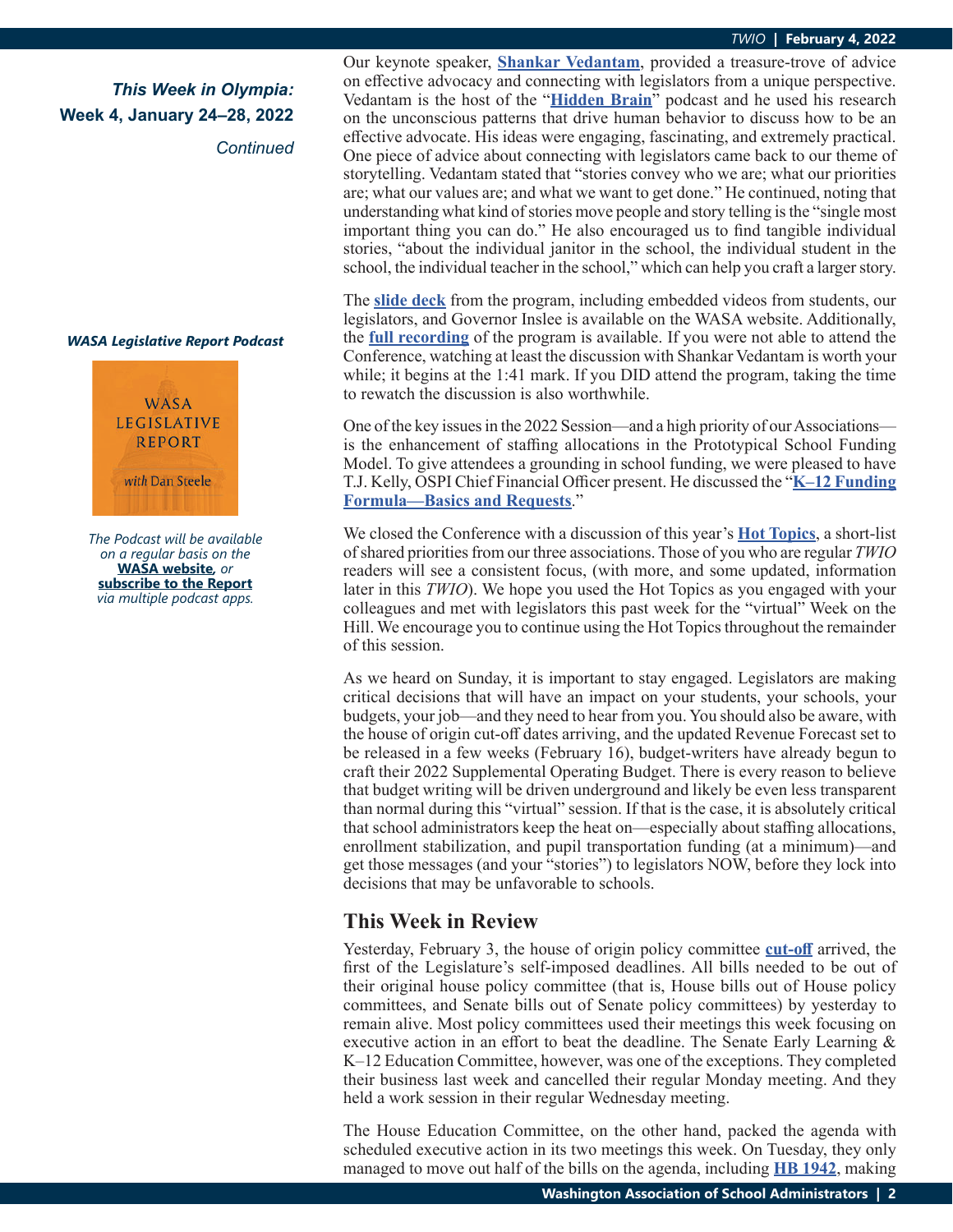*Continued*

adjustments to paraeducator training. Under current law, school districts must provide the paraeducators fundamental course of study (a four-day course on the state paraeducator standards of practice) to paraeducators who have not completed the course. The bill changes the deadlines and in-person requirements for providing the paraeducator fundamental course of study. Currently, paraeducators hired on or before September 1 must be provided the first two days of the course by September 30 of that year, and the second two days of the course must be provided within six months of the date of hire. For paraeducators hired after September 1: districts must provide the first two days of the course within four months of the date of hire, and the second two days of the course must be provided within six months of the date of hire or by September 1 of the following year, whichever is sooner (applies to districts with more than 10,000 students); or the entire course must be provided by September 1 of the following year (applies to districts with less than 10,000 students).

HB 1942 would require school districts to provide the first day of the fundamental course of study to paraeducators within 30 days of the date of hire and the remainder of the fundamental course of study within six months of the date of hire.

Additionally, under current law, at least one day of the fundamental course of study must be provided in person. If adopted, the new bill would require the fundamental course of study to be provided in person, except that up to two days of the fundamental course of study may be provided as synchronous online instruction.

The unions are pressing for HB 1942 to ensure paraeducators receive the appropriate training in a timely fashion. Concerns, however, have been raised by school administrators regarding the firm—and shorter—timelines in the bill. Discussions continue to find a workable solution, while the bill moves. It was adopted by the House Education Committee on Tuesday and moves to the House Rules Committee, awaiting action by the full House.

Bills that were scheduled for executive action, but not acted upon, in Tuesday's House Education Committee, were added to yesterday's Committee schedule. Committee staff briefed the Committee on scheduled bills and proposed amendments, followed by private discussions in the two political Caucuses to review amendments and discuss positions. So much time was taken in those private discussions, however, that the Committee only had time to act on one issue: simple majority for school district bonds legislation—**[HB 1226](https://app.leg.wa.gov/billsummary?BillNumber=1226&Initiative=false&Year=2021)**, the statutory implementation bill, and **[HJR 4200](https://app.leg.wa.gov/billsummary?BillNumber=4200&Initiative=false&Year=2021)**, the simple majority constitutional amendment.

Even though the two pieces of legislation are a matched pair, the bills had two distinct debates and two distinct votes. It is necessary to act on both pieces of legislation individually; however, you would think the debate and vote would be identical because you can't have one bill without the other. If HB 1226 is adopted, it becomes impotent (and void) if HJR 4200, the constitutional amendment, is not adopted. Similarly, if HJR 4200 is adopted, to be effective a statutory change is needed to implement the constitutional change. Seems simple enough…but that's not what happened yesterday. There was a party-line vote on HB 1226, with all seven Democrats supporting and all six Republicans opposing. When the debate shifted to HJR 4200, however, the arguments changed. For example, one Republican stated HB 1226 was "bad policy" and urged a "No" vote, then 20 minutes later he voted "No Recommendation" on HJR 4200. Another Republican argued that the Legislature needs to step up and support school construction and asked for a "No" vote on HB 1226 to allow the Legislature to make progress in construction funding, then 20 minutes later he argued that voters should have the opportunity to change their constitution (one of our major points) and voted "Yes" on HJR 4200. Ultimately, when the vote was taken, all seven Democrats continued to support, along with one Republican. Two additional Republicans voted "No Recommendation" (neither support or oppose). Those votes are counted as "No," so the final tally was 8-5. Obviously, they were uncomfortable about voting "No,"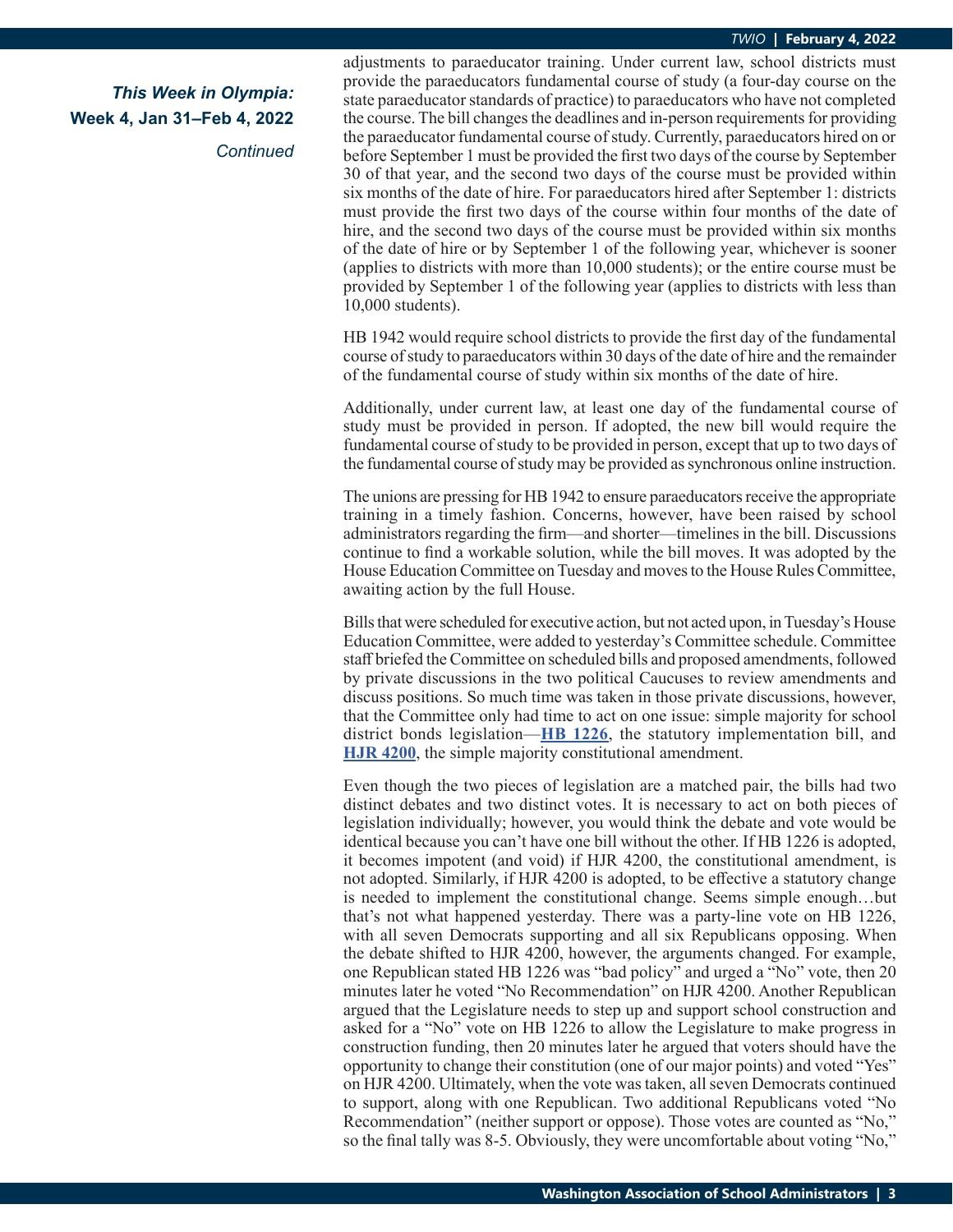*Continued*

even though they seemed comfortable enough voting "No" on HB 1226. Mind boggling.

HB 1226 and HJR 4200 have been scheduled for a public hearing (and is already on the executive action list) in the House Capital Budget Committee on Monday, February 7, 8:00 a.m.

Stepping back to Monday, the Senate Ways & Means Committee held a public hearing on multiple K–12 bills, including the "Big Three": **[SB 5595](https://app.leg.wa.gov/billsummary?BillNumber=5595&Initiative=false&Year=2021)**, staffing allocations; **[SB 5563](https://app.leg.wa.gov/billsummary?BillNumber=5563&Initiative=false&Year=2021)**, enrollment stabilization; and **[SB 5581](https://app.leg.wa.gov/billsummary?BillNumber=5581&Initiative=false&Year=2021)**, pupil transportation.

All three bills received positive testimony from superintendents, school directors, parents, and others. The testimony on these three bills (and two others we will discuss in a moment) made for a very long hearing. Before closing the meeting, Senator Christine Rolfes (D-Bainbridge Island), Chair of the Committee, apologized for the length of the meeting, but noted that "these are some of the biggest and most important bills for the students of our state that we will be reviewing this year." That does not provide a guarantee these bills will pass; however, it is a positive sign from an influential senator who happens to be one of the Legislature's budget writers. And that's important because it appears these issues may have already shifted into a budget conversation. Monday, February 7, is the house of origin fiscal committee cut-off and these bills have not been added to the scheduled executive session list, although Monday's agenda has not yet been established. Even if there is an intention to move these bills, they are budget-related and are likely to be tagged as "Necessary to Implement the Budget" (NTIB), which would make them exempt from these early cut-off dates. Another note about two of these bills: It appears that **[HB 1664](https://app.leg.wa.gov/billsummary?BillNumber=1664&Initiative=false&Year=2021)**, rather than SB 5595, will be the vehicle for advancing staffing allocations; and it appears **[HB 1808](https://app.leg.wa.gov/billsummary?BillNumber=1808&Initiative=false&Year=2021)**, rather than SB 5581, will be the vehicle for advancing staffing allocations. SB 5563's companion (**[HB 1590](https://app.leg.wa.gov/billsummary?BillNumber=1590&Initiative=false&Year=2021)**) has not had any action in the House; however, as we've discussed before, the strategy all along was to deal with enrollment stabilization in the budget. Unfortunately, the levy capacity and the Local Effort Assistance provisions of SB 5563/HB 1590 must be adopted in legislation as they require a statutory change that cannot be made in the budget.

These bills continue to have momentum and we will continue to press to make sure they don't stall. If they do, we have a "backup" plan with House bills, but it would be more comfortable to keep bills alive on both sides. This would be a great opportunity for you to drop a line to your legislators to support these bills especially if your senator sits on the Senate Ways & Means Committee.

On Tuesday, in the House Appropriations Committee, **[HB 1664](https://app.leg.wa.gov/billsummary?BillNumber=1664&Initiative=false&Year=2021)**, the House version of staffing allocations was heard. Last night, the bill was adopted by the Committee; however, it was amended. The **[Substitute](https://app.leg.wa.gov/committeeschedules/Home/Document/241134#toolbar=0&navpanes=0)** makes several changes to the underlying bill (which was also amended prior to moving from the House Education Committee). The major change is that the enhanced staffing allocations for Physical, Social, and Emotional Support Staff is phased in over three years, rather than immediately increasing in Fiscal Year 2023. The Committee also added a "null and void" clause, which is standard operating procedure in the House Appropriations Committee. The Substitute also struck the amendment made in the Education Committee which would have required each public school to have at least one school nurse and one counselor on site. The bill now moves to the House Rules Committee, awaiting action by the full House.

**[HB 1808](https://app.leg.wa.gov/billsummary?BillNumber=1808&Initiative=false&Year=2021)**, the House version of the pupil transportation bill, was adopted by the full House on Tuesday. The bill remains the same as what we have discussed before. It would provide 100 percent reimbursement for school districts transporting special education students, homeless students, and students in foster care. Concerns have been raised about school district reporting and a new accountability mechanism; however, we have been working with sponsors and OSPI and we have been assured the issues can be addressed in the rule-making process. We continue to talk with legislators about making adjustments in the legislation; however, this is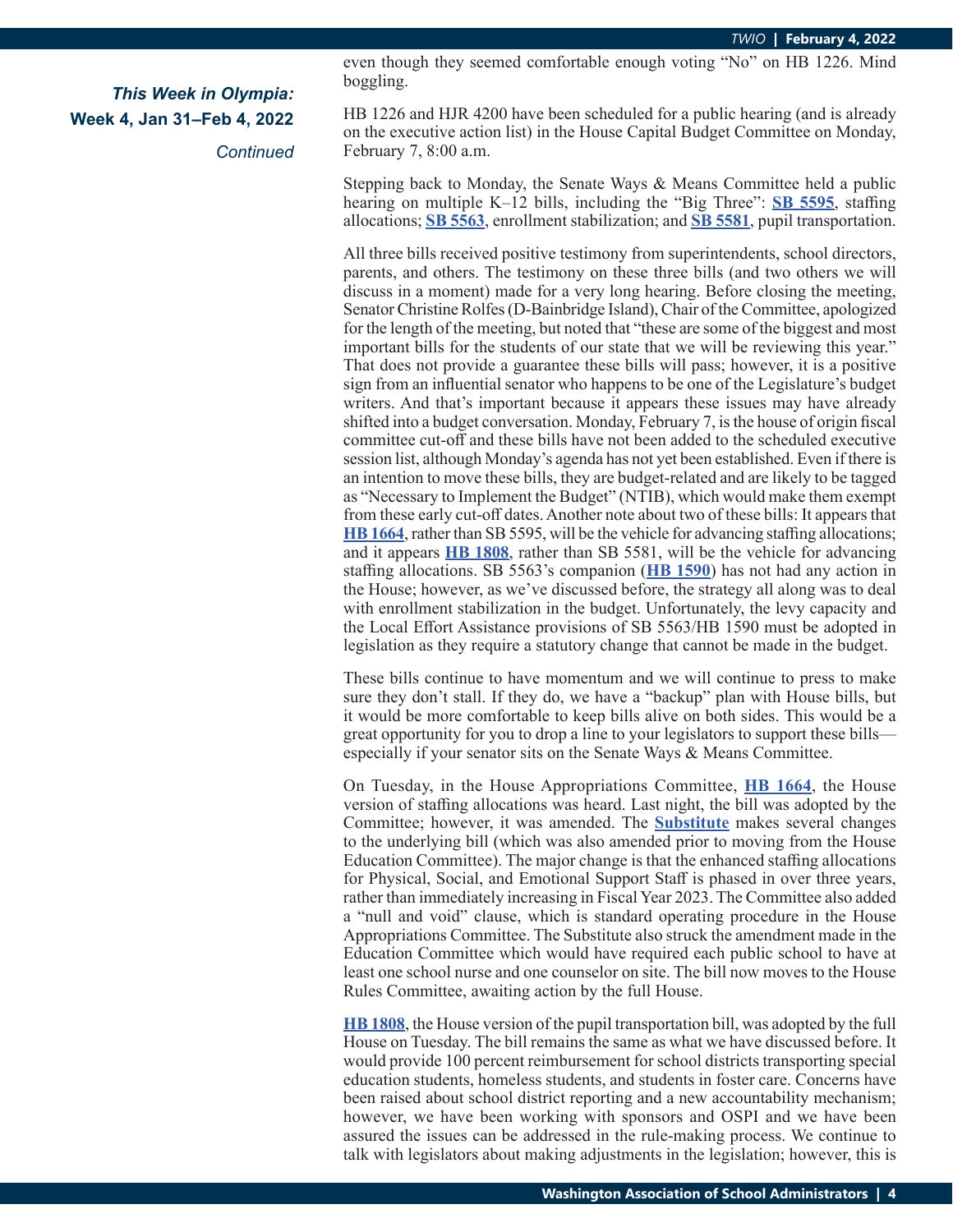*Continued*

a delicate dance and we do not want to do anything to jeopardize the bill. Even if there are some kinks in the final bill, this is one of those cases where a partial loaf is certainly better than no loaf—especially given that having no loaf this year will also likely jeopardize our effort to overhaul the base pupil transportation funding formula in 2023.

Returning back to Monday's Senate Ways & Means Committee, in addition to the "Big Three" bills, two other education bills were heard. The first was **[SB 5933](https://app.leg.wa.gov/billsummary?BillNumber=5933&Initiative=false&Year=2021)**, which would establish a School Seismic Safety Grant program for school districts for remediation of seismic or tsunami hazards in qualifying buildings. Buildings considered to be qualifying must be located in high seismic hazard areas and must have been built prior to 1998, and must not have received a seismic retrofit to 2005 seismic standards. The bill would provide \$500 million in General Obligation bonds to finance the program; however, the funding would be subject to a public referendum. The bill is scheduled for executive action in the Committee today; there are two Proposed Substitutes waiting. **[Proposed Substitute 'A'](https://app.leg.wa.gov/committeeschedules/Home/Document/241361#toolbar=0&navpanes=0)** makes several clarifications and allows OSPI to coordinate this new program with the School Construction Assistance Program. **[Proposed Substitute 'B'](https://app.leg.wa.gov/committeeschedules/Home/Document/241360#toolbar=0&navpanes=0)** is almost identical to 'A' except that it also removes all of the bonding provisions.

The second additional bill was **[SB 5487](https://app.leg.wa.gov/billsummary?BillNumber=5487&Initiative=false&Year=2021)**, Senator Brad Hawkins' (R-East Wenatchee) bill providing incentives for voluntary consolidation. Like in the Senate Early Learning & K–12 Education Committee, the only testimony came from Jim Kowalkowski, Director of the Rural Education Center, and WASA. Several superintendents signed in as "opposed" and no one sign is to support the bill. We both testified as "Other" (neither support or oppose), as we did in the Education Committee, although we expressed concerns about the bill and asked that the Legislature undertake a thorough review of the costs and benefits of consolidation before moving this bill forward. There does not appear to be much excitement about this bill, however, it continues to move. It is scheduled for executive action in the Committee today.

On Tuesday, the House Capital Budget Committee held a Work Session on **[Broadband Expansion](https://app.leg.wa.gov/committeeschedules/Home/Document/240504#toolbar=0&navpanes=0)**. The Committee received updates from the State Broadband Office, the Public Works Board, and the Community Economic Revitalization Board. This is one of those issues that is not education-specific; however, as broadband is expanded, schools and school districts can play in this space. It was reported that federal Infrastructure Acceleration Grants have awarded \$145 million to thirteen projects. Those awards cover 67 schools and early learning facilities, which serve more than 10,000 enrolled students. An additional \$120 million is expected in the second funding cycle in May 2022.

The Senate Ways & Means Committee held a Work Session on Tuesday to review the progress of the **[Tax Structure Work Group](https://app.leg.wa.gov/committeeschedules/Home/Document/240581#toolbar=0&navpanes=0)**. Work Group members reviewed some of the potential recommendations that have been discussed and also provided an overview of responses from stakeholder meetings. The Work Group is required to provided recommendations later this year in anticipation of legislation being introduced in the 2023 Session.

Following the Work Session, the Committee held a public hearing on several taxrelated bills. It appears the public hearing was an effort to engage in a discussion, by providing a courtesy hearing. None of the bills have been scheduled for executive action, and it doesn't appear they ever will be.

As mentioned above, the Senate Early Learning & K–12 Education Committee held a Work Session on Tuesday, regarding the support for children and families. The Committee heard several presentations. The first report was on the implementation of the Fair Start for Kids Act from the **[Department of Children, Youth, and](https://app.leg.wa.gov/committeeschedules/Home/Document/240915#toolbar=0&navpanes=0)  [Families](https://app.leg.wa.gov/committeeschedules/Home/Document/240915#toolbar=0&navpanes=0)** and **[Child Care Aware](https://app.leg.wa.gov/committeeschedules/Home/Document/240917#toolbar=0&navpanes=0)**. OSPI provided a report on **[family engagement](https://app.leg.wa.gov/committeeschedules/Home/Document/241037#toolbar=0&navpanes=0) [strategies](https://app.leg.wa.gov/committeeschedules/Home/Document/241037#toolbar=0&navpanes=0)** and the development of a **[family engagement framework](https://app.leg.wa.gov/committeeschedules/Home/Document/241041#toolbar=0&navpanes=0)**. Finally, the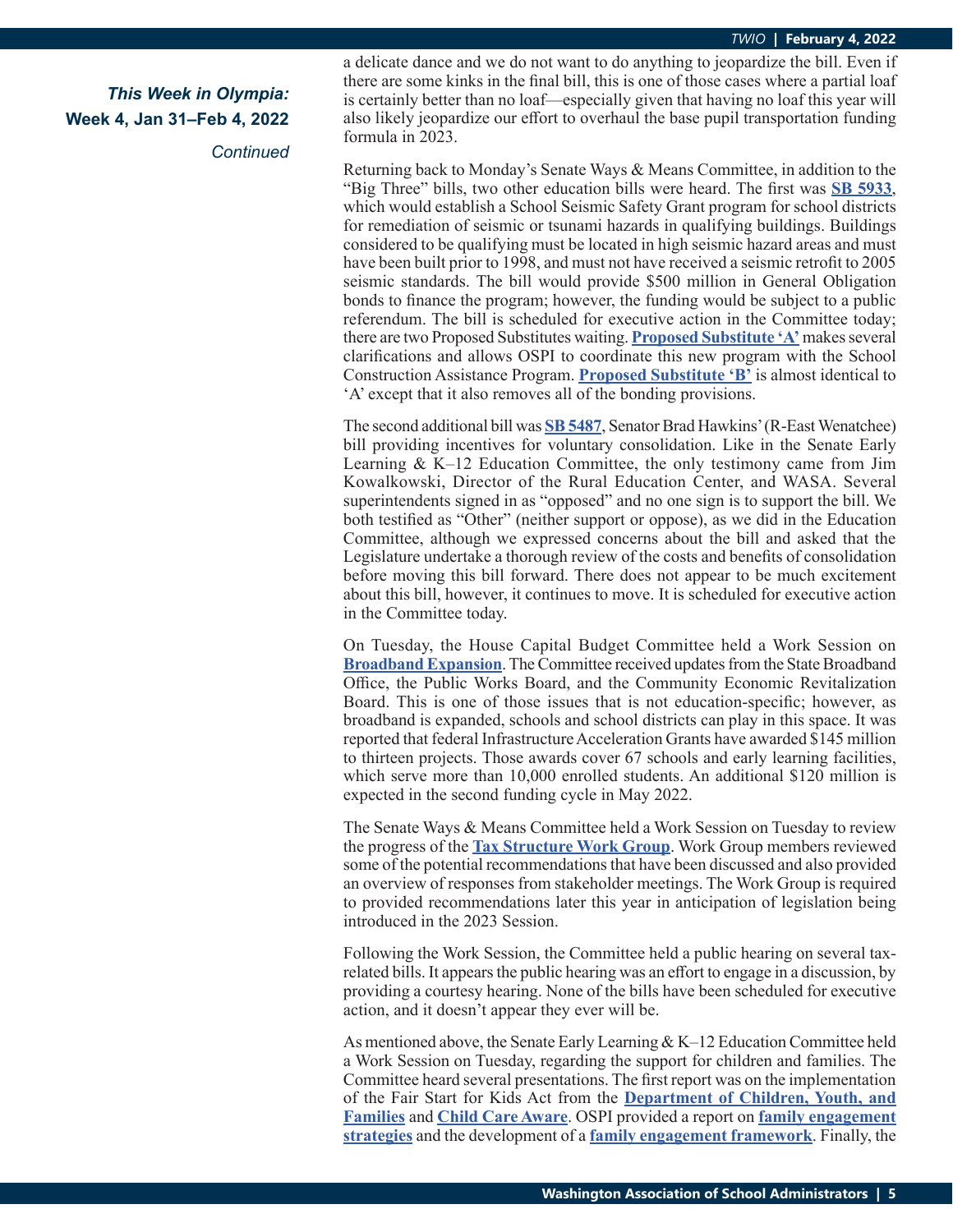*Continued*

Committee heard from the **[Education Ombudsman](https://app.leg.wa.gov/committeeschedules/Home/Document/240918#toolbar=0&navpanes=0)** about foster care support and a review of a new primer on **[foster care points of contact](https://app.leg.wa.gov/committeeschedules/Home/Document/241042#toolbar=0&navpanes=0)**, presented by OSPI.

Both the House and Senate held Floor Sessions this week to adopt a series of bills. I'll mention two here. The first is **[HB 1617](https://app.leg.wa.gov/billsummary?BillNumber=1617&Initiative=false&Year=2021)**, regarding Juneteenth, which passed the full House on Monday. Last year, the Legislature adopted legislation making June 19 or "Juneteenth" a state legal holiday. Unfortunately, they neglected to amend the statutes regarding school holidays wherein school cannot be taught, causing tremendous confusion about whether schools were required to recognize the holiday or not.

HB 1617 clarifies that Juneteenth is a state legal holiday and a school holiday. Further, to avoid future confusion, rather than add Juneteenth to the list of school holidays, all current school holidays are struck from the K–12 statute and replaced with language that states, "all state legal holidays are also school holidays." We supported this clarification; however, we were concerned that if this bill was adopted in its original form, it would become effective this school year, after school districts have had their school calendars set for almost the entire school year. Likely, this would have forced a bargaining confrontation. After expressing our concerns, the bill was amended, adding an effective date of July 1, 2022. So, if your school district already planned on taking June 19 as a holiday in 2021–22, you can do so; if your district established a 2021–22 calendar without recognizing June 19 as a holiday, you won't be required to this year (assuming the bill passes in its current form).

The other bill I'll mention is **[SB 5615](https://app.leg.wa.gov/billsummary?BillNumber=5615&Initiative=false&Year=2021)**, which passed the full Senate on Monday. SB 5615 is one of the high priority bills we mentioned last week which would designate pickleball as Washington's official state sport. As hundreds of bills hit the killing fields with this week's policy committee cut-off, next week's fiscal committee cut-off, and then the house of origin cut-off on February 15, we can take solace that this ever-so-important bill continues to survive.

### **Engagement Reminder**

We pepper reminders and encouragement to engage in the legislative process throughout *TWIO*; however, it is important to make a special note of it given some new activity in the last couple of weeks. K–12's "Big Three" bills have been making decent progress and continue to have momentum. We're cautiously optimistic that we're going to get some "wins" this session. Earlier this week, however, a few of the issues ran into some significant opposition. This opposition did not come from a handful of independent individuals. Instead, there is a growing, organized effort to oppose some key K–12 legislation (as well as support some bills of concern). The group, known as the **[Conservative Ladies of Washington](https://conservativeladiesofwa.com/)** claims to have 10,000 members and are very active. They fall in the anti-masking, anti-vaccine camp, vocally oppose Critical Race Theory, and have a general belief that school districts are inefficient with their tax dollars and have more funding than they need.

At Monday's Senate Ways & Means Committee almost 2,500 people signed in as **[opposed to SB 5563](https://conservativeladiesofwa.com/call-to-action-say-no-to-funding-empty-student-seats-in-public-schools/)** (enrollment stabilization) and several hundred signed in as opposed to SB 5595 (staffing allocations). Most of them failed to indicate who they were representing; however, given the oral testimony that was provided, it is fairly clear they were supporting this organization.

The reason to mention this is to remind you to engage in the process. You have heard us regularly caution you about letting the legislative vacuum be filled with voices that don't represent your expertise, your knowledge, or your opinion/position. We continue to encourage you to be active in the legislative arena—both connecting with your local legislators, but also in the public hearing process. Even if you do not want to provide oral testimony, or even written comments, you can sign in with your position for the record. It only takes a couple of minutes to state your position—Here are the sign in pages: **[Senate Committees](https://app.leg.wa.gov/CSI/Senate)** and **[House Committees](https://app.leg.wa.gov/csi/house)**.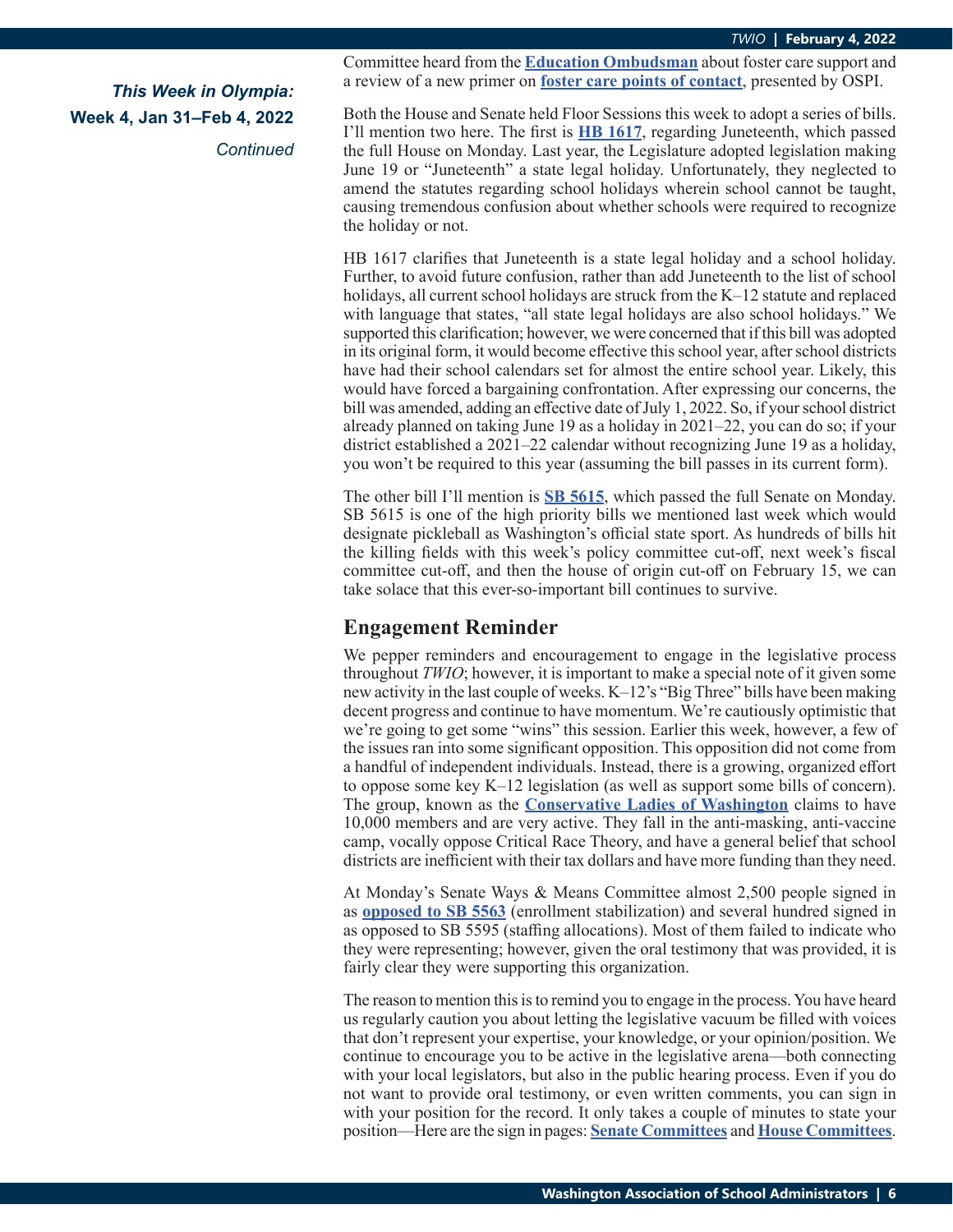*Continued*

Sometimes it becomes a numbers game. If opponents have 2,500 people opposing a bill and educators have three or four signed in to support, that can send a message the wrong message—to legislators.

In addition to Senate Ways & Means on Monday, opponents were in force in the House Appropriations Committee on Tuesday, opposing HB 1664 (staffing allocations).

### **Budget Update**

There's two pieces of news about the budget. First, the Operating Budget. Last week's **[TWIO](https://wasa-oly.org/WASA/images/WASA/4.0 Government Relations/4.4.1 This Week In Olympia - TWIO/Download_Files/TWIO 2022/Week 3 TWIO.pdf)** included a budget update and there is not much new news; however, yesterday the Economic & Revenue Forecast Council released its **[Economic Review](https://erfc.wa.gov/sites/default/files/public/documents/meetings/ec20220203.pdf)** and the numbers continue to look positive. Monthly revenue collections continue to be above forecast and the Revenue Forecast should be very positive again. The first quarterly Revenue Forecast will be released on **[February 16](https://erfc.wa.gov/sites/default/files/public/documents/meetings/02.16.22 Revenue Review Zoom information.pdf)**. Legislative budget proposals should follow shortly after.

The second piece of budget news concerns the Transportation Budget. The Transportation Budget usually does not have much direct impact on K–12 education, except for Safe Routes to Schools funding; however, the conversation about transportation can shift legislators' focus and change the context of the session. Remember that the Legislature was unable to adopt a full 2021–23 Transportation Budget. What they adopted was a "barebones" budget, with the hope a full revenue package could be adopted this session. Legislators had been meeting throughout the interim; however, one of the major budget-writers, Steve Hobbs, was tapped to replace Kim Wyman as she left the Secretary of State position to head to Washington, D.C. It has been unclear what that meant in regards to building a new Transportation plan.

Well, now we're seeing some life. Earlier this week it was reported a new Transportation package will be released as early as next week. There is bound to be some fireworks, especially given that Republicans apparently were not invited to the party. The package is reported to be around \$15 billion over 15 years.

Details have yet to be revealed; however, a sizeable amount of the revenue is said to come from the sale of carbon emission allowances. Federal dollars, along with funds from the State General Fund are also expected to be part of the package. That is concerning because, even though the Operating Budget revenues continue to grow, every dollar that gets pulled out for transportation is another dollar that we can't access. The competition for appropriations is already fierce; the last thing we need is to have the available pot of money dwindle.

The Transportation package is also supposed to include increased vehicle fees, but indications are that there will be no gas tax increase. Additionally, word is that there is no bond funding, so Republicans can't hang up the package (bonds require a 60 percent approval; without bond funding, Democrats don't need to rely on Republican votes).

### **AEA**

#### By Mitch Denning

On Monday, AEA testified in the Senate Ways & Means Committee on two bills. One, **[SB 5595](https://app.leg.wa.gov/billsummary?BillNumber=5595&Initiative=false&Year=2021), prototypical school formulas for physical, social, and emotional support**, is an AEA priority as this funding formula needs to be updated. This bill would begin to update the formulas, starting with physical, social, and emotional support staff. If passed, this bill would be very valuable for our students and staff. Two, **[SB 5933,](https://app.leg.wa.gov/billsummary?BillNumber=5933&Initiative=false&Year=2021) school safety seismic grant program**, is also an AEA priority as supported in a similar bill last session. This bill calls for OSPI to issue grants to qualifying schools to improve their structures to withstand both earthquakes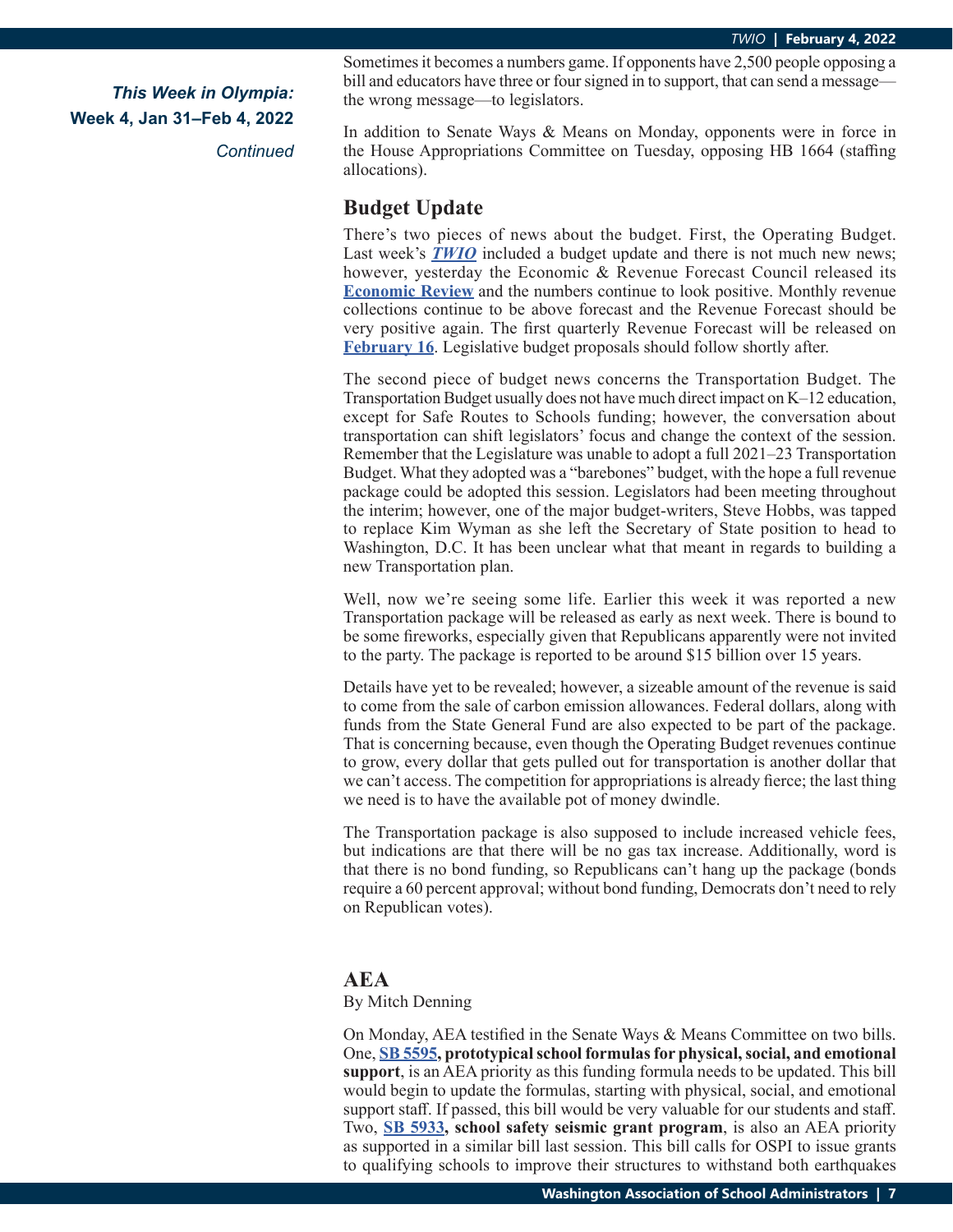*Continued*

and tsunamis. It contains a fiscal note for \$500 million outside the debt limit. Therefore, the measure, if passed by the Legislature, would go to the people for a vote in November.

On Tuesday, 21 AEA members participated in our annual AEA Day on the Hill, again a virtual event. We were welcomed by Joel Aune and briefed by Dan Steele on the major K–12 issues the 2022 Legislature is focusing on. Mitch Denning reviewed the AEA 2022 Legislative Priorities and talking points, followed by discussion on events for the day as members would meet with their local legislators. Denning then discussed the meetings with the leaders of three of the four caucuses.

Meeting with House Minority Leader, Rep. J. T. Wilcox (R-Yelm) were Doug Vanderleest, director, maintenance and operations, Franklin Pierce SD, and WAMOA legislative chair, Magieline Benedicto, director, child nutrition, West Valley (Yakima) SD, and Donna Parsons, WSNA public policy and legislative chair. Meeting with Sen. Judy Warnick (R-Moses Lake), Senate Republican Caucus leader, were Vanderleest and Travis Bown, director, maintenance, Mead SD, along with Parsons and Marcia Wagner, supervisor, food service, Grandview SD.

Finally, meeting with Rep. Pat Sullivan (D-Covington), House Majority leader, were Vanderleest and Bown, and Parsons and Alicia Neal, director, food and nutrition services, North Thurston SD. We were unable to meet with Sen. Christine Rolfes (D-Bainbridge Island), chair of the Senate Ways & Means Committee.

Later that day, AEA testified in support of **[HB 1664](https://app.leg.wa.gov/billsummary?BillNumber=1664&Initiative=false&Year=2021)** in the House Appropriations Committee. This bill is similar to SB 5595.

Today, WSNA representatives are meeting with Sen. Ann Rivers' (R-Ridgefield) staff regarding: WSNA 2022 Legislative Priorities. Then, in the House Appropriations Committee, Karen Brown, director, nutrition services, Franklin Pierce SD, will join Denning to testify in support of **[HB 1878](https://app.leg.wa.gov/billsummary?BillNumber=1878&Initiative=false&Year=2021), increasing public school participation in the Community Eligibility Provision (CEP)**, a USDA program that allows qualifying low-income students to eat school meals for free. The bill's fiscal note calls for a \$21.5 million annual allocation through OSPI to school districts, as the latter need to be kept financially whole. WSNA is requesting that the House add an emergency clause to this bill, which would ensure qualifying districts time to join the CEP program for SY 2022–23 by USDA's June 30 deadline.

### **Pensions/Health Benefits**

By Fred Yancey – The Nexus Group

#### **Health, Pension, and Other Benefit Issues**

*"The rate of change of momentum of a body over time is directly proportional to the force applied and occurs in the same direction as the applied force."*

#### *- Sir Isaac Newton.*

February 3 was the deadline for policy bills to pass out of committees. February 7 is the deadline for fiscal bills. The most critical upcoming deadline is February 15 when bills need to be out of their house of origin. It's important that bills of import continue moving through the process.

As an annual reminder, no bill is ever 'dead' until Sine Die, and any bill deemed 'Necessary to Implement the Budget' (NTIB) remains alive until the bitter end.

Below is a brief report on selected bills that are still 'alive' noting the caveat above. Because of the speed as legislators race to meet cut-off dates and the deadline of this report, the status of some bills may change. Just an FYI. (For Your Information).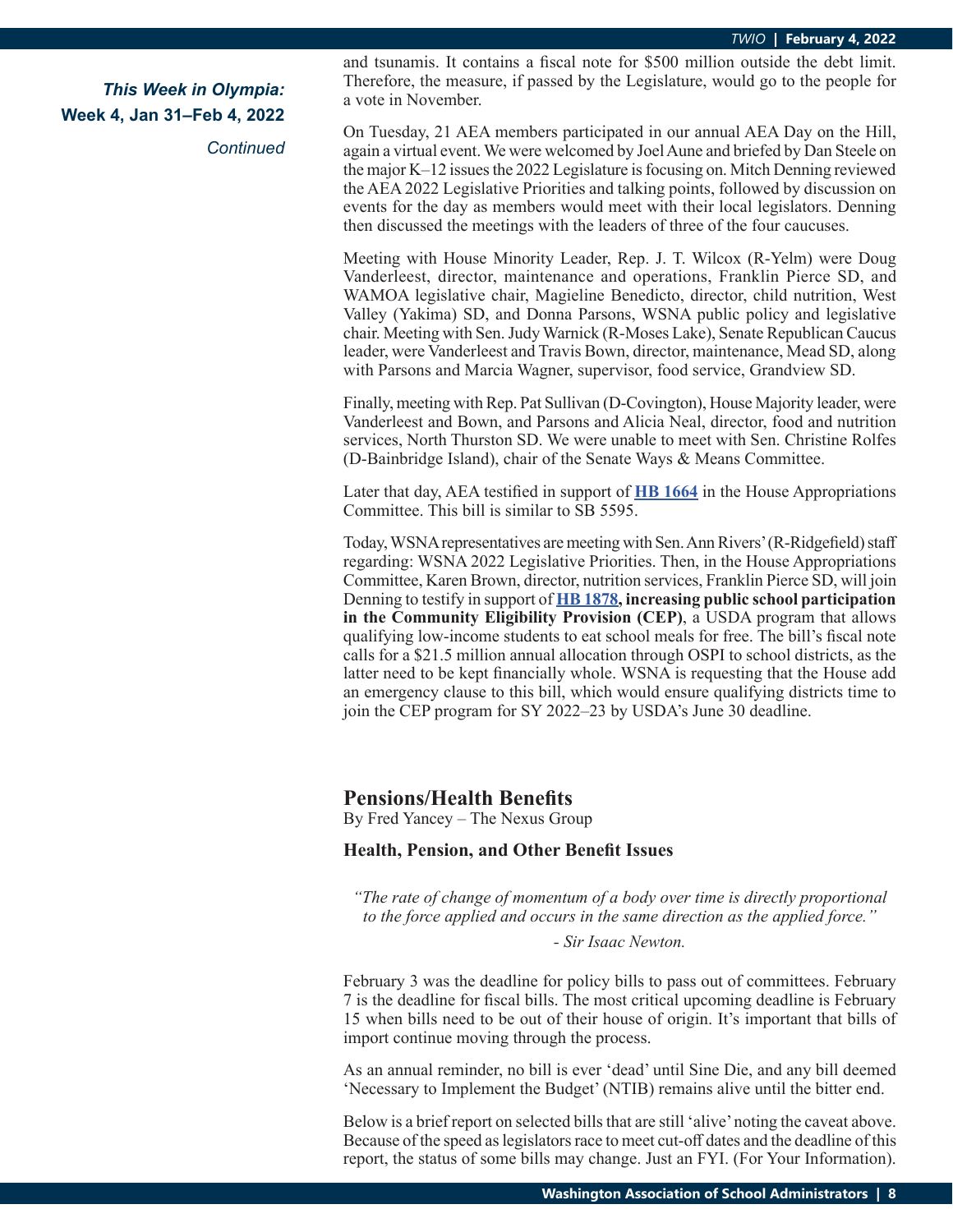*Continued*

A reminder that many bills sitting in the Rules Committee never make it to the floor for action.

### **Retirement Related Proposals**

**[HB 1699](https://app.leg.wa.gov/billsummary?BillNumber=1699&Initiative=false&Year=2021)**: Permitting individuals retired from the Public Employees' Retirement System, the Teachers' Retirement System, and the School Employees' Retirement System additional opportunities to work for a school district for up to 1,040 hours per school year while in receipt of pension benefits until July 1, 2025.

*\*\*\*Comment*: This bill is on the floor calendar awaiting action.

**[HB 1721/](https://app.leg.wa.gov/billsummary?BillNumber=1721&Initiative=false&Year=2021)[SB 5676](https://app.leg.wa.gov/billsummary?BillNumber=5676&Initiative=false&Year=2021)**: Providing a benefit increase to certain retirees of the Public Employees' Retirement System Plan 1 and the Teachers' Retirement System Plan 1.

Summary: This bill would provide a three percent increase not to exceed \$110/ month for TRS1/PERS1 Plan retirees.

*Comment*: See SB 5676 below.

**SB 5676/HB 1721**: Providing a benefit increase to certain retirees of the Public Employees' Retirement System Plan 1 and the Teachers' Retirement System Plan 1.

Summary: See HB 1721 above. SB 5676 was moved directly to the Senate Calendar and passed the chamber 47/0/2. It has been sent to the House Appropriations Committee awaiting scheduling.

**[HB 1752](https://app.leg.wa.gov/billsummary?BillNumber=1752&Initiative=false&Year=2021)**: Adding a Roth option to deferred compensation plans.

*Comment*: Passed the House 96/0 and has been sent to the Senate Ways & Means Committee for scheduling.

### **Potential Fiscal (\$\$) Impact (Often, Unfunded) to Districts**

**[HB 1486](https://app.leg.wa.gov/billsummary?BillNumber=1486&Initiative=false&Year=2021)**: Concerning qualifications for unemployment insurance when an individual voluntarily leaves work.

*Comment*: This bill expands eligibility to receive unemployment insurance benefits to those who voluntarily quit their jobs. Under current law, there are a limited number of circumstances when an employee can receive UI benefits after voluntarily leaving their job. Under the bill, a person would be eligible for UI benefits if they leave a job due to a family member's death or need to care for a child or adult.

The Rules Committee was relieved of further consideration and this bill was moved to the floor calendar awaiting action.

**[HB 1613](https://app.leg.wa.gov/billsummary?BillNumber=1613&Initiative=false&Year=2021)**: Concerning shared reporting responsibilities for both the paid family and medical leave and the long-term services and supports trust programs to clarify that information collected from employer reports shall remain private.

*Comment:* This bill is in House Rules Committee, but is likely 'dead'.

**[HB 1617](https://app.leg.wa.gov/billsummary?BillNumber=1617&Initiative=false&Year=2021)**: Aligning state and school holidays. The Legislature intends to clarify that Juneteenth, like all other state legal holidays, is a school holiday on which school may not be taught.

*Comment*: This bill passed the House 88/8/2 and was sent to the Senate.

**[SHB 1644](https://app.leg.wa.gov/billsummary?BillNumber=1644&Initiative=false&Year=2021)**: Expands allowable uses of school districts' transportation vehicle funds to include purchase, installation, and repair of vehicle charging stations and other zero-emission fueling stations, and feasibility studies to transition to electric or zero-emission vehicles for pupil transportation.

*Comment*: This bill is in the House Rules Committee.

**[HB 1732](https://app.leg.wa.gov/billsummary?BillNumber=1732&Initiative=false&Year=2021)**: This bill delays the start date for the premium assessments under the Long-Term Services and Supports Trust Program (LTSS Trust Program) from January 1, 2022, to July 1, 2023. Delays the date benefits become available under the LTSS Trust Program from January 1, 2025, to July 1, 2026. Allows individuals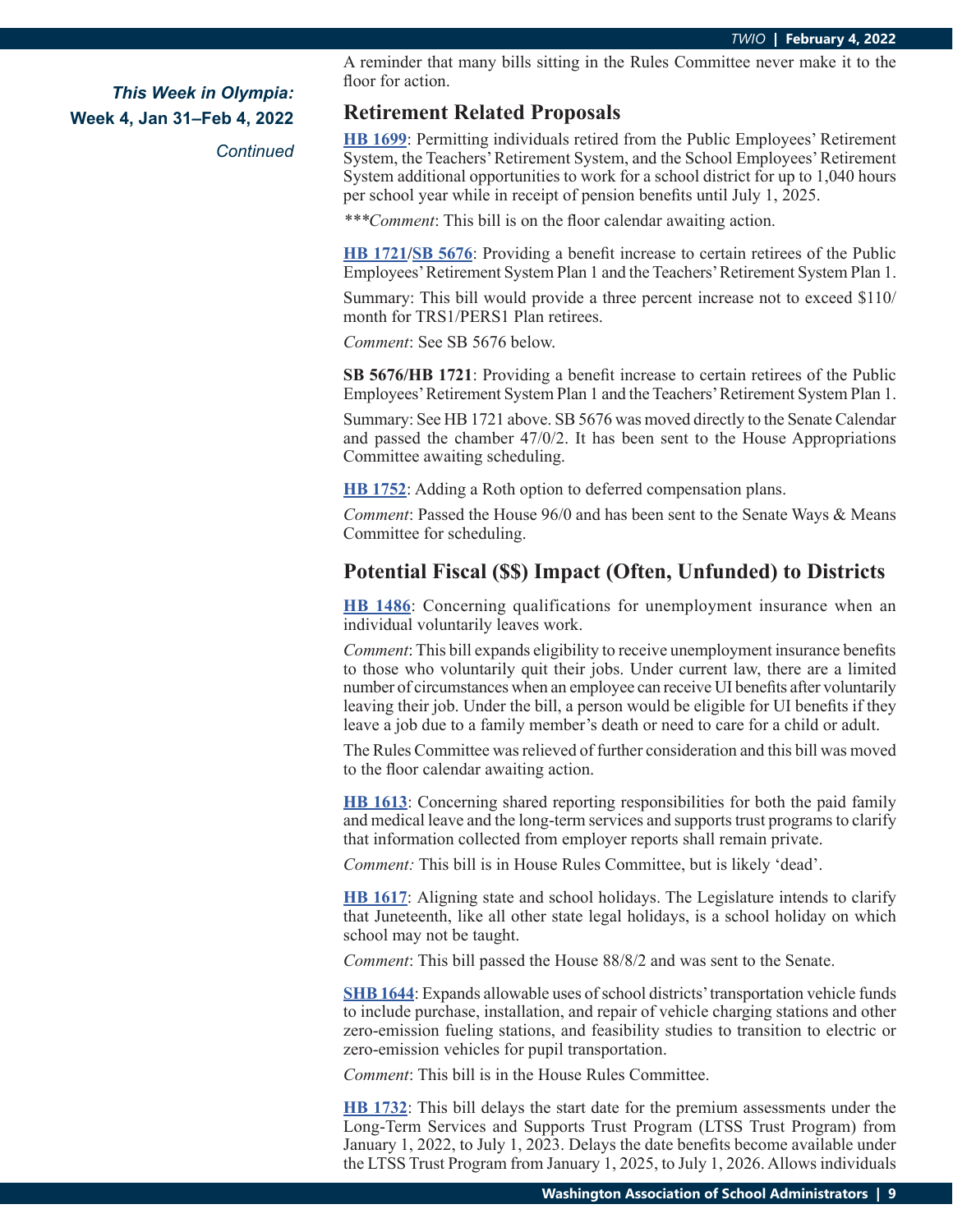*Continued*

born before January 1, 1968, who do not meet the LTSS Trust Program's vesting requirements, to receive partial benefits based on the number of years of premium payments. Requires employers to refund employees any LTSS Trust premiums collected before July 1, 2023.

*Comment*: This bill has been signed by the governor, effective January 27, 2022.

**[HB 1733](https://app.leg.wa.gov/billsummary?BillNumber=1733&Initiative=false&Year=2021)**: Establishing voluntary exemptions to the long-term services and supports trust program for certain populations. This bill establishes exemptions from the payment of premiums under the Long-Term Services and Supports Trust Program for certain veterans, spouses and registered domestic partners of military service members, nonimmigrant temporary workers, and employees who work in Washington and maintain a primary residence outside of Washington.

*Comment*: This bill has passed both houses and was signed by the governor, effective June 9, 2022.

**[HB 1759](https://app.leg.wa.gov/billsummary?BillNumber=1759&Initiative=false&Year=2021)**: Requiring school districts and other public education entities to make information from the department of health about substance use trends, overdose symptoms and response, and the secure storage of prescription drugs, over-thecounter medications, and firearms and ammunition, available through their websites and other communication resources.

*Comment*: This bill has been moved to the House Rules Committee and is likely 'dead'.

**[HB 1763](https://app.leg.wa.gov/billsummary?BillNumber=1763&Initiative=false&Year=2021)**: Concerning injured workers' rights during independent medical examinations.

*Comment*: Passed out of committee on February 2.

**[SHB 1795](https://app.leg.wa.gov/billsummary?BillNumber=1795&Initiative=false&Year=2021)**: Makes void and unenforceable provisions in agreements between an employer and employee that prohibit the disclosure of conduct that is illegal discrimination, harassment, retaliation, a wage and hour violation, or sexual assault, or that is against a clear mandate of public policy, occurring in the workplace.

*Comment*: This bill is in the House Rules Committee.

**[HB 1803](https://app.leg.wa.gov/billsummary?BillNumber=1803&Initiative=false&Year=2021)**: Directs the Office of the Superintendent of Public Instruction, beginning with the 2022–23 school year, to annually distribute legislatively appropriated funds to each school district in an amount equaling \$3,000 for each member of the school district board of directors (Subject to the availability of amounts appropriated for this specific purpose). Increases the maximum daily compensation that school directors may receive from \$50 to \$100, and the annual compensation limit from \$4,800 to \$7,800. Allows school directors to receive reimbursement for childcare costs associated with attending meetings. Directs the Department of Commerce to complete an examination of actual and potential school director compensation with a report.

*Comment*: This bill is in the House Appropriations Committee awaiting scheduling.

**[2SHB 1810](https://app.leg.wa.gov/billsummary?BillNumber=1810&Initiative=false&Year=2021)**: Requires original manufacturers of digital electronic products sold on or after January 1, 2023, to make certain documentation, parts, and tools available to owners and independent repair providers on fair and reasonable terms.

*Comments*: School districts testified that this could aid them in doing self-repairs and saving money. The bill passed the House Appropriations Committee and has been moved to the House Rules Committee.

**[HB 1837](https://app.leg.wa.gov/billsummary?BillNumber=1837&Initiative=false&Year=2021)**: This bill repeals the restriction on the regulation of work-related musculoskeletal disorders and ergonomics.

*Comment*: This bill has been sent to the House Rules Committee.

**[HB 1900](https://app.leg.wa.gov/billsummary?BillNumber=1900&Initiative=false&Year=2021)**: Improving school districts' responses to complaints of discrimination, harassment, intimidation, and bullying. This bill directs the Office of the Superintendent of Public Instruction to update, and publicly post, model student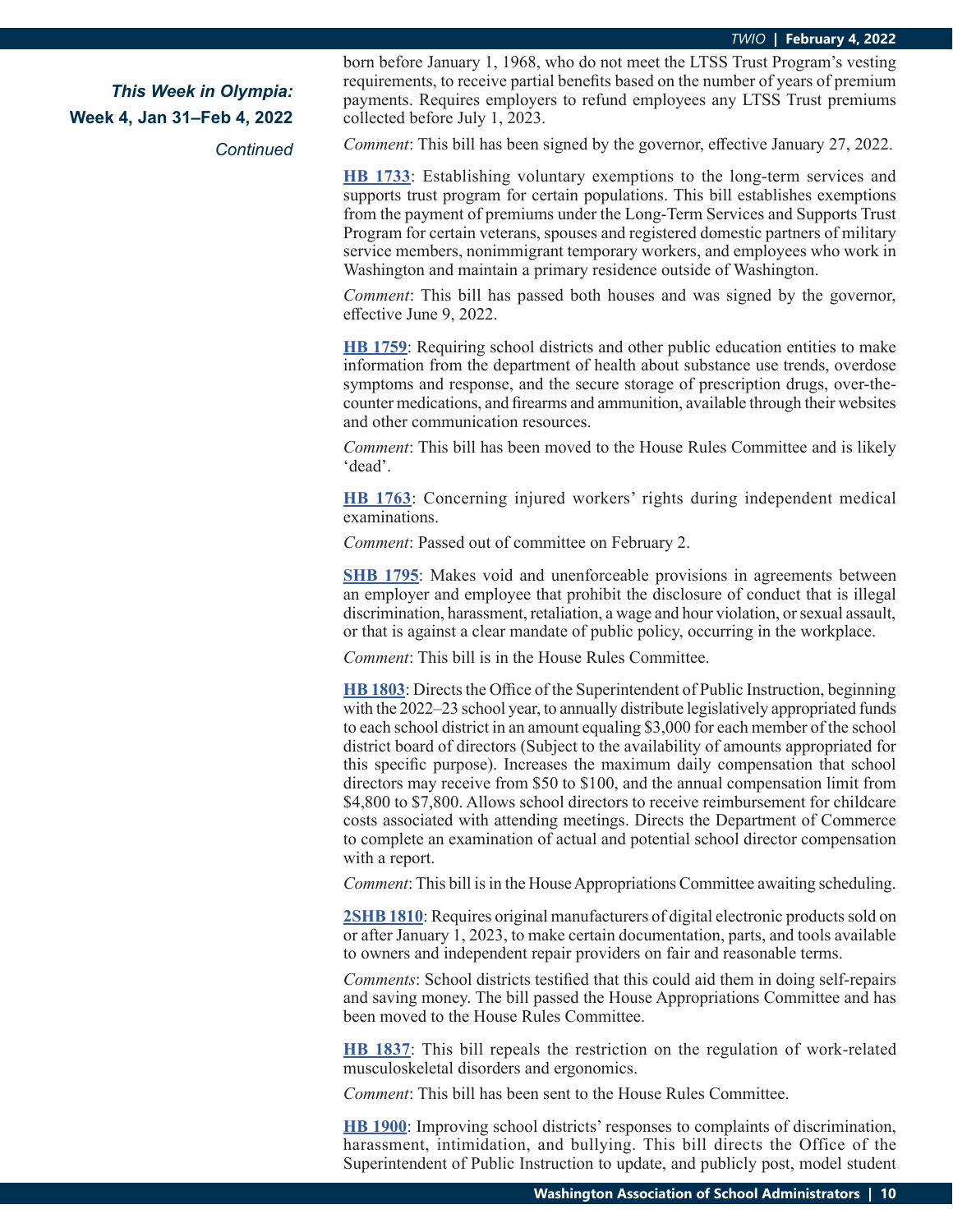*Continued*

handbook language to include information about policies and complaint procedures related to discrimination, including sexual harassment, and information about policies and complaint procedures related to harassment, intimidation, and bullying, as well as the overlap between the policies and complaint procedures. Requires that each school district to include the model student handbook language in any student, parent, employee, and volunteer handbook. Codifies an administrative rule requiring each school district and charter school to designate one person in the school district as the primary contact regarding compliance with state laws prohibiting discrimination in public schools.

*Comment*: Executive session has been scheduled for February 3.

**[HB 1992](https://app.leg.wa.gov/billsummary?BillNumber=1992&Initiative=false&Year=2021)**: Concerning vacation leave accrual for public employees. This bill increases the cap on accrued vacation leave for state employees from 240 hours to 280 hours. Removes limits on the maximum amount of sick leave a school district employee may accumulate or use for the purposes of unused-leave compensation. Requires school districts to establish an emergency leave pool for staff who become ill or need to quarantine.

*Comment*: Executive action was taken on February 2.

**[E2SSB 5155](https://app.leg.wa.gov/billsummary?BillNumber=5155&Initiative=false&Year=2021)**: Concerning prejudgment interest. This bill, as amended, starts interest running on a judgment entered following trial of the matter and arbitration awards for tortious conduct, other than medical malpractice claims, from the date on which the cause of action accrues for individuals and entities, but not public agencies. Starts interest running on a judgment for a medical malpractice claim from the date of entry of judgment.

*Comment*: This bill passed the Senate 31/18 and has been referred to the House Civil Rights & Judiciary Committee.

**[SSB 5326](https://app.leg.wa.gov/billsummary?BillNumber=5326&Initiative=false&Year=2021)**: Concerning health and pension benefits for school bus drivers employed by private nongovernmental entities. This bill provides that school districts may only enter into pupil transportation service contracts with nongovernmental entities that provide health and retirement benefit contributions to their employees' equivalent to those received by school employees.

*Comment*: This bill was resurrected from last session and has been placed on the Senate floor calendar awaiting action. An amendment has been proposed and is being analyzed but a quick read is that it does not change the substance of the original bill.

**[SSB 5628](https://app.leg.wa.gov/billsummary?BillNumber=5628&Initiative=false&Year=2021)**: Concerning cyber harassment, addressing concerns in the case of Rynearson v. Ferguson, and adding a crime of cyberstalking.

*Comment*: This whole area of internet 'bullying' either at or outside of school is a landmine of potential liability for districts. (IMHO). This bill has been moved to the Senate Rules Committee.

**[SB 5539](https://app.leg.wa.gov/billsummary?BillNumber=5539&Initiative=false&Year=2021)**: Concerning state funding for educational service districts. This bill requires that state funding be provided to each educational service district (ESD) for the employer cost of school employees' benefits for employees of the ESD that are covered by collective bargaining.

*Comment*: It is scheduled for executive session on February 4.

**[SB 5562](https://app.leg.wa.gov/billsummary?BillNumber=5562&Initiative=false&Year=2021)**: Concerning health care for non-represented employees of educational service districts. This bill requires that non-represented employees of an educational service district receive health care benefits through the Public Employees' Benefit Board beginning January 1, 2024.

*Comment*: This bill has not been moved to the Senate Ways & Means executive session since the January 27 public hearing. This bill appears to be 'dead'.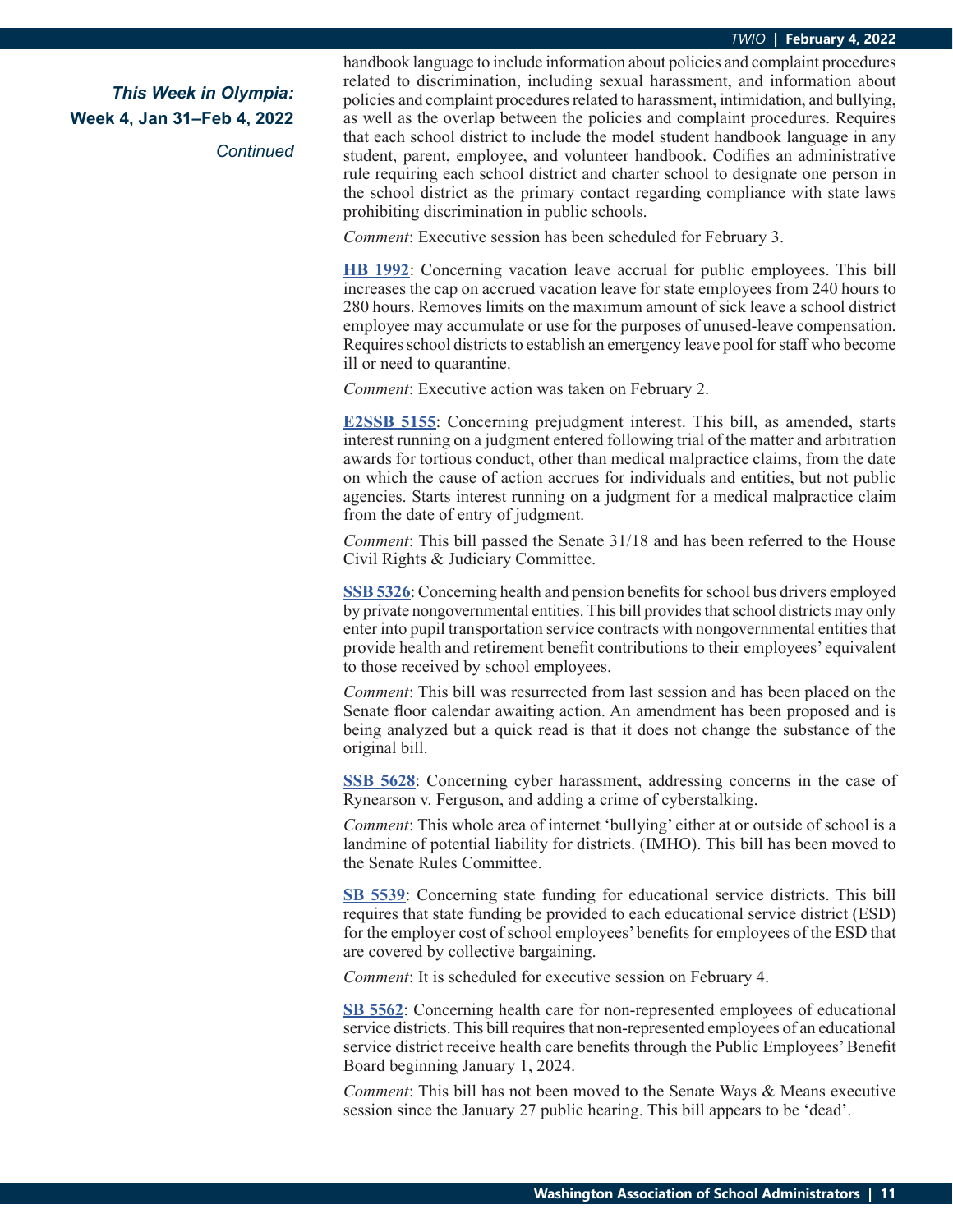*Continued*

**[SSB 5564](https://app.leg.wa.gov/billsummary?BillNumber=5564&Initiative=false&Year=2021)**: Protecting the confidentiality of employees using employee assistance programs.

*Comment*: This bill is in the Rules Committee awaiting further action.

**[SB 5649](https://app.leg.wa.gov/billsummary?BillNumber=5649&Initiative=false&Year=2021)**: Modifying the Washington state paid family and medical leave act. This bill provides that an allowable purpose for family leave is any leave taken by an employee during the seven calendar days following the death of the family member for whom the employee would have qualified to take medical leave for the birth of their child or would have qualified for family bonding leave. Specifies that leave taken by certain employees in the first six weeks after giving birth must be medical leave unless the employee chooses to use family leave.

*Comment*: It was referred to the Senate Ways & Means Committee on January 27 and is not currently scheduled for a public hearing. The bill is likely 'dead'.

**[SB 5835](https://app.leg.wa.gov/billsummary?BillNumber=5835&Initiative=false&Year=2021)**: Concerning workers' compensation. This bill provides the same percentages of the worker's wages to be received by an injured worker for a permanent and temporary total disability whether a worker is married or unmarried. Removes the requirement that an injured worker be married to receive an additional \$10 per month when the worker is receiving the minimum monthly payments for a permanent or temporary total disability.

*Comment*: It passed the House Labor Committee on February 2. This bill is likely 'dead'.

**[SB 5873](https://app.leg.wa.gov/billsummary?BillNumber=5873&Initiative=false&Year=2021)**: Concerning unemployment insurance, family leave, and medical leave premiums. This bill decreases the maximum Unemployment Insurance (UI) social cost factor for 2022 and 2023 (Approx. 33 percent decrease). Sets a maximum UI rate class for the purposes of the percentage of the social cost factor to be paid by small businesses in 2023. Decreases the Paid Family & Medical Leave employee premium rate, subject to appropriation.

*Comment*: This bill is in Senate Rules Committee.



**Dan Steele, Government Relations** dsteele@wasa-oly.org **Washington Association of School Administrators** PO Box 14459 | Tumwater, WA 98511 P: 800.859.9272 | 360.489.3642 | www.wasa-oly.org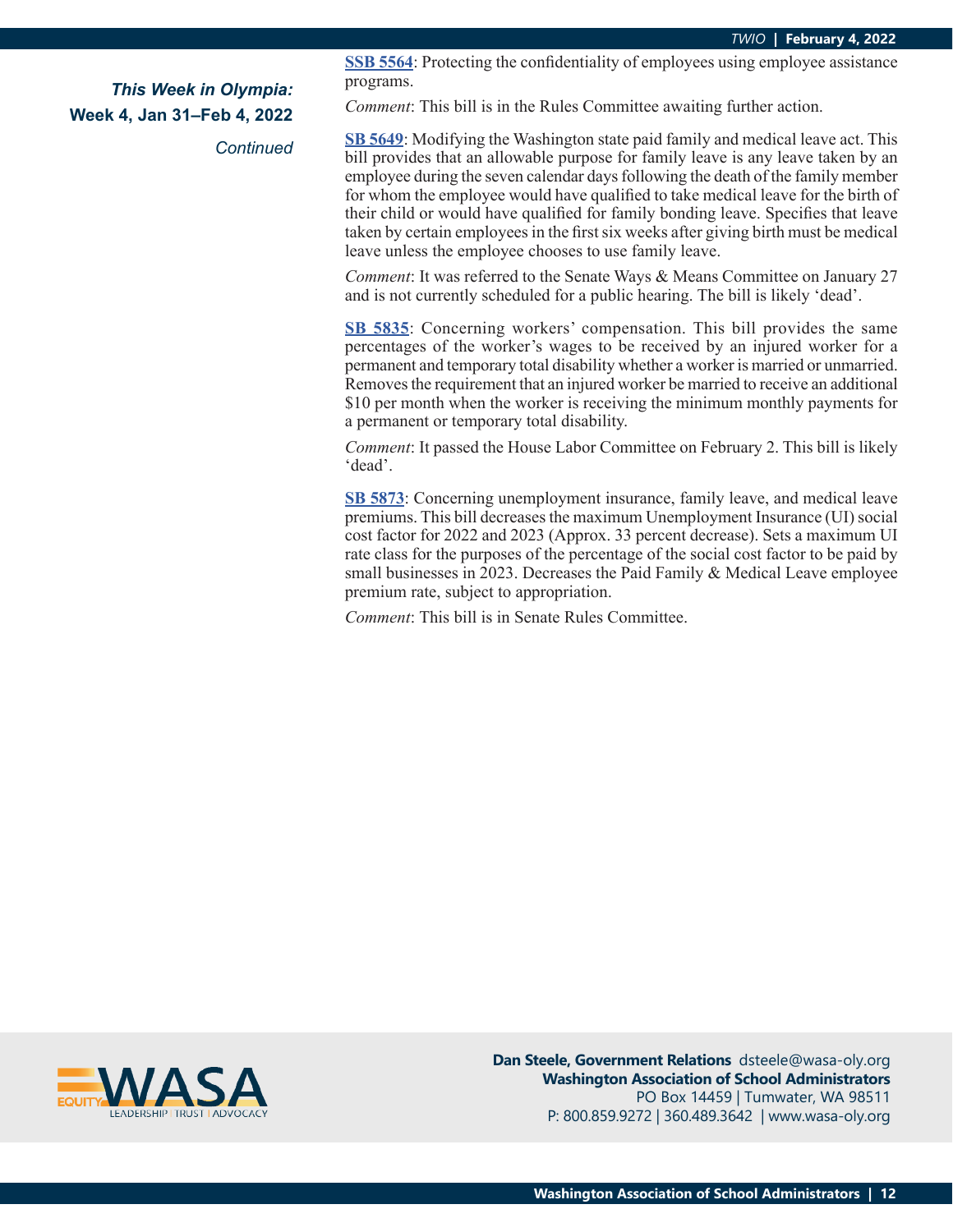# **Legislative Resources**

#### **Committee Meeting Schedule**

Legislative Committees Meetings are scheduled to be held at the following times but are subject to change.

Up-to-date meeting schedules and agendas are available on the [State Legislature website.](http://www.leg.wa.gov/legislature/pages/calendar.aspx)

#### **Mondays**

1:30–3:30 p.m. Senate Early Learning & K–12 Virtual

3:30–5:15 p.m. House Appropriations Virtual

4–6 p.m. Senate Ways & Means Virtual

#### **Tuesdays**

8–10 a.m. House Education Virtual

1:30–3:30 p.m. House Appropriations Virtual

3:30–5:15 p.m. House Appropriations Virtual

4–6 p.m. Senate Ways & Means Virtual

#### **Wednesdays**

10:30 a.m.–12:30 p.m. Senate Early Learning & K–12 Virtual

#### **Thursdays**

1:30–3:30 p.m. House Appropriations Virtual

3:30–5:15 p.m. House Appropriations Virtual

4–6 p.m. Senate Ways & Means Virtual

#### **Fridays**

8–10 a.m. Senate Early Learning & K–12 Virtual

10–11 a.m. House Education Virtual

#### **Useful Links**

**Washington State Government** <http://www.access.wa.gov>

**State Legislature** <http://www.leg.wa.gov>

**Senate** <http://www.leg.wa.gov/Senate>

**House of Representatives** <http://www.leg.wa.gov/House>

**Legislative Committees** [http://www.leg.wa.gov/ legislature/](http://www.leg.wa.gov/ legislature/pages/committeelisting.aspx) [pages/committeelisting.aspx](http://www.leg.wa.gov/ legislature/pages/committeelisting.aspx)

**Legislative Schedules** [http://www.leg.wa.gov/legislature/](http://www.leg.wa.gov/legislature/pages/calendar.aspx) [pages/calendar.aspx](http://www.leg.wa.gov/legislature/pages/calendar.aspx)

**Office of the Governor** <http://www.governor.wa.gov>

**OSPI** <http://www.k12.wa.us>

**TVW** <http://www.tvw.org>

#### **Session Cut–off Calendar**

**January 10, 2022** First Day of Session.

#### **February 3, 2022**

Last day to read in committee reports in house of origin, except House fiscal, Senate Ways & Means, and Transportation Committees.

#### **February 7, 2022**

Last day to read in committee reports from House fiscal, Senate Ways & Means, and Transportation Committees in house of origin.

### **February 15, 2022**

Last day to consider bills in house of origin (5 p.m.).

#### **February 24, 2022**

Last day to read in committee reports from opposite house, except House fiscal, Senate Ways & Means, and Transportation Committees.

#### **February 28, 2022**

Last day to read in opposite house committee reports from House fiscal, Senate Ways & Means, and Transportation Committees.

#### **March 4, 2022\***

Last day to consider opposite house bills (5 p.m.) (except initiatives and alternatives to initiatives, budgets and matters necessary to implement budgets, differences between the houses, and matters incident to the interim and closing of the session).

#### **March 10, 2022**

Last day allowed for regular session under state constitution.

\* After 5:00 p.m. on the 54th day, only initiatives, alternatives to initiatives, budgets and matters necessary to implement budgets, matters that affect state revenue, messages pertaining to amendments, differences between the houses, and matters incident to the interim and closing of the session may be considered.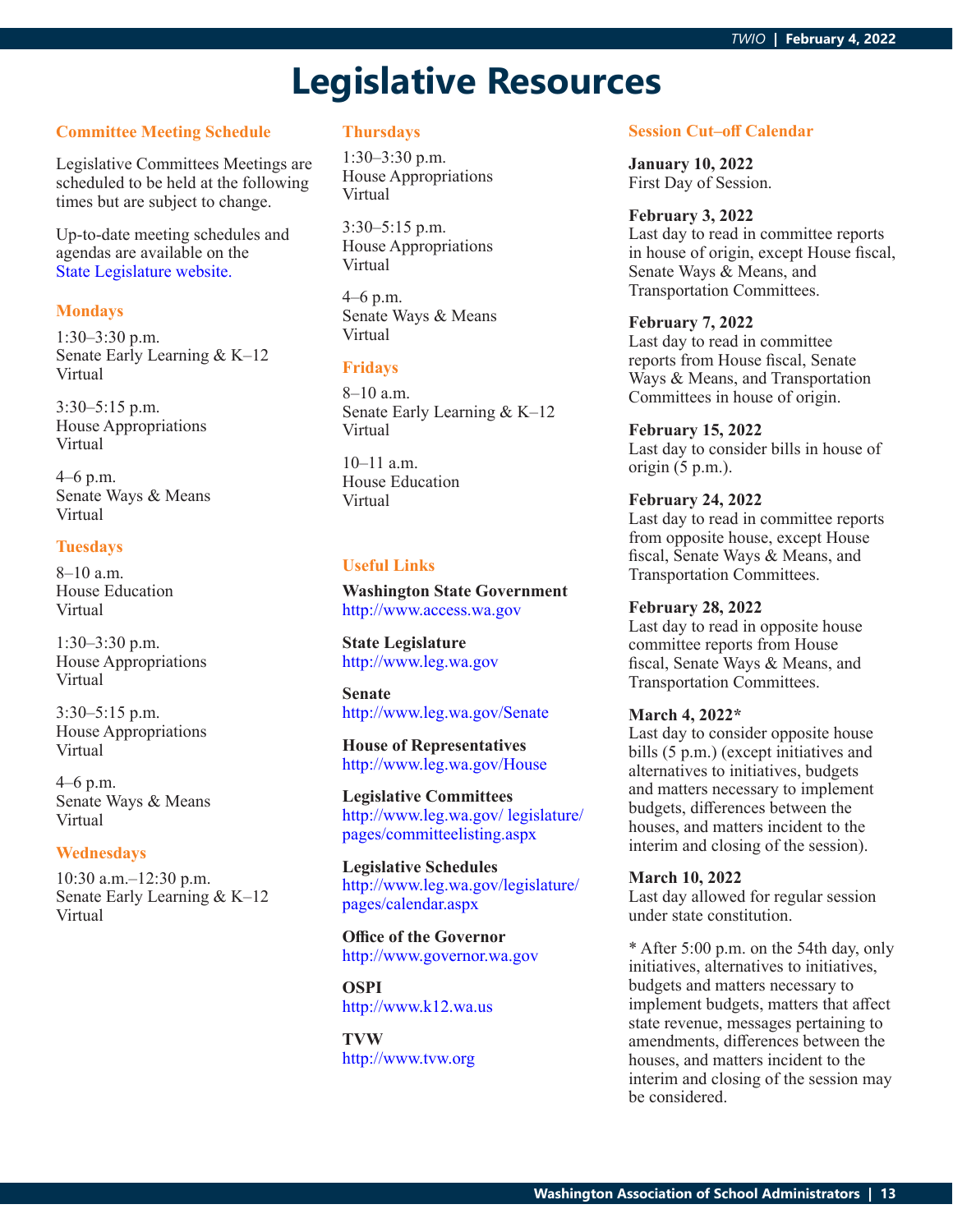### **Bill Watch**

TWIO tracks critical education bills each week as they are introduced. Detailed bill information can be accessed by clicking on the bill number. The following is a list of the bills of highest interest to school administrators. A more comprehensive bill watch list is located on the [WASA website](http://wasa-oly.org/wasa/WASA/Government_Relations/Action_Center/2019_WASA_Bill_Watch/WASA/4_0_Government_Relations/Materials/Bill_Watch/Bill_Watch.aspx?hkey=eee1bb39-a099-43b7-8a1b-1262f2966f1a).

| Bill #                      | <b>Title</b>                 | <b>Status</b>              | <b>Sponsor</b> |
|-----------------------------|------------------------------|----------------------------|----------------|
| <b>HB</b> 1006              | Immunization, declining      | H HC/Wellness              | Klippert       |
| <b>HB</b> 1010              | Motor vehicle sales tax      | H Appropriations           | MacEwen        |
| <b>HB</b> 1024              | Sunshine committee/juveniles | H State Govt & Tribal Rel. | Springer       |
| <b>HB</b> 1029              | Emergency orders and rules   | H State Govt & Tribal Rel. | Walsh          |
| <b>HB</b> 1032              | TRS & SERS early retirement  | H Appropriations           | Harris         |
| <b>HB</b> 1039              | Bicycle & pedestrian travel  | H Transportation           | McCaslin       |
| <b>HB</b> 1040              | Retired school empl. health  | H Appropriations           | Dolan          |
| <b>ESHB 1056</b>            | Public meetings/emergencies  | H Rules 3C                 | Pollet         |
| <b>HB</b> 1065              | Epidemic, pandemic vaccines  | H HC/Wellness              | Eslick         |
| <b>HB</b> 1066              | Ed. service district boards  | H Education                | Stonier        |
| <b>HB</b> 1067              | State dinosaur               | H 2nd Reading              | Morgan         |
| 2SHB 1076                   | Workplace violations/qui tam | H Rules 3C                 | Hansen         |
| <b>HB</b> 1077              | Federal Way school district  | H Appropriations           | Johnson        |
| <b>HB</b> 1079              | Charter schools time frame   | H Education                | Dolan          |
| <b>SHB 1081</b> (ESSB 5084) | State gen. obligation bonds  | H Rules X                  | Tharinger      |
| HB 1093 (SB 5091)           | Operating Budget, 2nd supp.  | H Appropriations           | Ormsby         |
| <b>SHB 1094</b> (ESSB 5092) | <b>Operating Budget</b>      | H Rules X                  | Ormsby         |
| <b>HB</b> 1098 (ESSB 5061)  | Unemployment insurance       | H Labor & Workplace        | Sells          |
| <b>HB</b> 1149              | Public health education      | H Education                | Pollet         |
| 2SHB 1153                   | Language access in schools   | H Rules R                  | Orwall         |
| <b>SHB 1156</b>             | Local elections              | H Rules C                  | Harris-Talley  |
| 2SHB 1162                   | High school graduation       | H Rules R                  | Stonier        |
| <b>HB</b> 1180              | Public testimony             | H Local Govt               | Kraft          |
| HB 1182 (SB 5209)           | Crisis response services     | H HC/Wellness              | Orwall         |
| HB 1195 (SB 5443)           | Charter school time frame    | H Education                | Dolan          |
| <b>HB</b> 1212              | Repair of electronics        | H ConsPro&Bus              | Gregerson      |
| HB 1215                     | K-12 education scholarships  | H Education                | Kraft          |
| <b>HB</b> 1226              | School district elections    | H Exec Action              | Stonier        |
| SHB 1264 (SB 5274)          | Equity impact statement      | H Appropriations           | Thai           |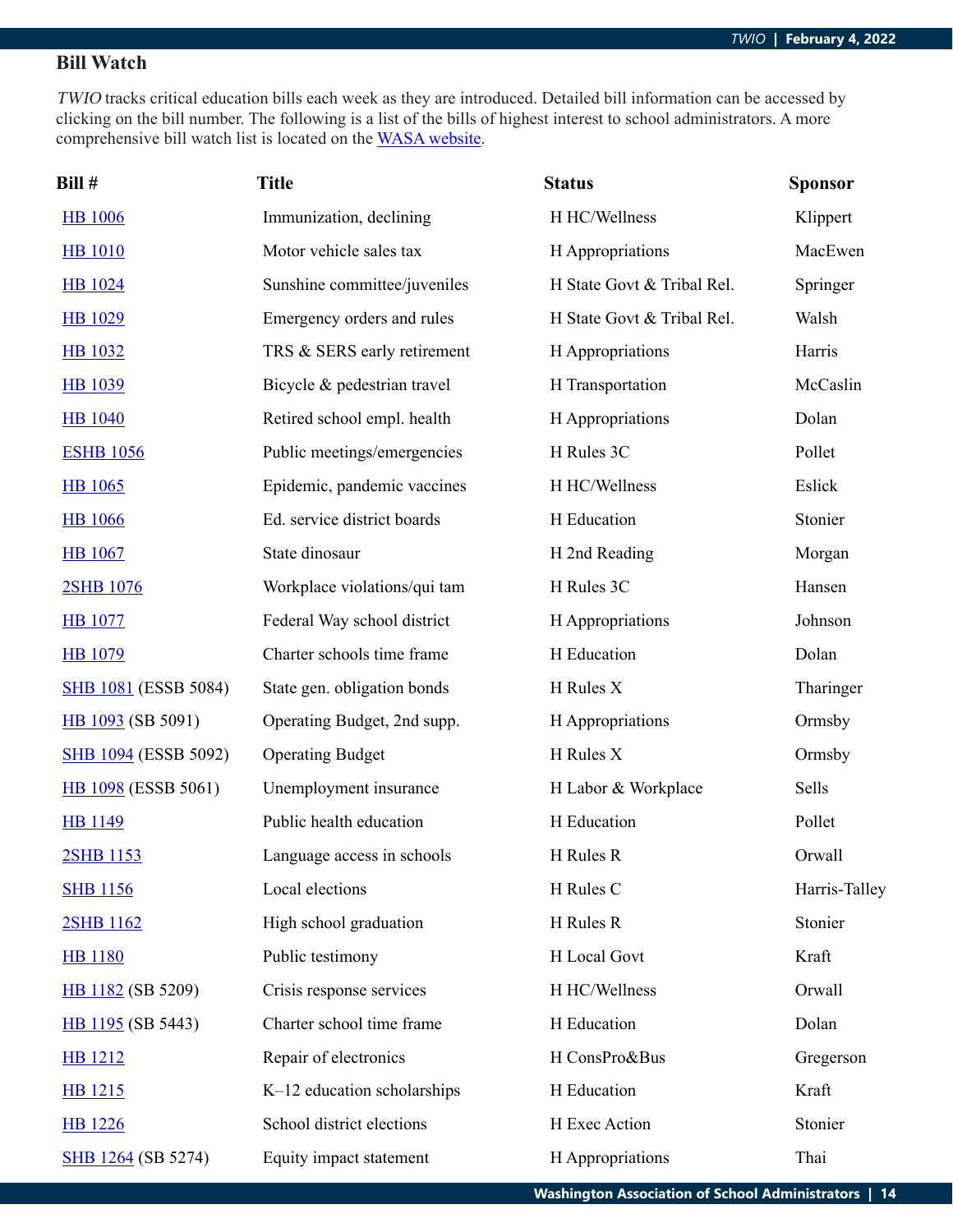| <b>HB</b> 1270    | Leadership skills grant prg.  | H Appropriations         | Young      |
|-------------------|-------------------------------|--------------------------|------------|
| <b>HB</b> 1305    | Right to refuse vaccines      | H HC/Wellness            | Kraft      |
| <b>SHB 1306</b>   | School boards/bond training   | H Education              | Sells      |
| <b>HB</b> 1308    | Apprenticeship utilization    | H Cap Budget             | Riccelli   |
| <b>HB</b> 1317    | Right to refuse/health        | H HC/Wellness            | Young      |
| HB 1321 (SB 5114) | Reopening/public health       | H HC/Wellness            | MacEwen    |
| <b>ESHB 1329</b>  | Public meetings               | S State Govt & Elections | Wicks      |
| <b>HB</b> 1334    | Appropriations/COVID-19       | H Appropriations         | Stokesbary |
| <b>HB</b> 1338    | School resources/COVID-19     | H Civil R & Judiciary    | Harris     |
| <b>SHB 1340</b>   | Pandemic task force           | H Appropriations         | Lovick     |
| HB 1343           | Unemployment ins./employers   | H Labor & Workplace      | Hoff       |
| 2SHB 1354         | Suicide review teams          | H Rules C                | Mosbrucker |
| <b>HB</b> 1358    | State school levies           | H Finance                | Orcutt     |
| <b>SHB 1366</b>   | In-person instruction         | H Rules C                | Caldier    |
| <b>HB</b> 1371    | State property tax levies     | H Finance                | Sutherland |
| <b>HB</b> 1390    | Athletic scholarship funding  | H Coll & Workforce Dev   | Walsh      |
| <b>HB</b> 1396    | US history & gov/high school  | H Education              | Dufault    |
| <b>ESHB 1410</b>  | Home foreclosure/taxes        | C 257 L 21               | Volz       |
| HB 1415           | Skill center class size       | H Appropriations         | Paul       |
| <b>HB</b> 1419    | Certificated staff/factors    | H Appropriations         | Dolan      |
| <b>HB</b> 1420    | School empl/COVID-19 vaccine  | H HC/Wellness            | MacEwen    |
| <b>HB</b> 1422    | Sexual health ed./dates       | H Education              | MacEwen    |
| <b>HB</b> 1440    | Small wireless facilities     | H Comm & Economic Dev.   | Boehnke    |
| <b>HB</b> 1442    | Epidemic preparedness         | H HC/Wellness            | Chase      |
| <b>HB</b> 1450    | School computers/device tax   | H Education              | Gregerson  |
| <b>SHB 1451</b>   | <b>ECEAP</b> entitlement date | H Appropriations         | Sullivan   |
| <b>HB 1452</b>    | Physical education credit     | H Education              | Mosbrucker |
| <b>EHB 1453</b>   | Voters' pamphlets             | S State Govt & Elections | Bergquist  |
| 2SHB 1460         | Telecommunications access     | H Rules C                | Gregerson  |
| <b>HB</b> 1466    | Outdoor education             | H Appropriations         | Rule       |
| <b>HB</b> 1481    | School employees/firearms     | H Civil R & Judiciary    | Chase      |
| <b>HB</b> 1500    | School district audits        | H Appropriations         | Sullivan   |
| HB 1519           | Levy shifts/court rulings     | H Finance                | Paul       |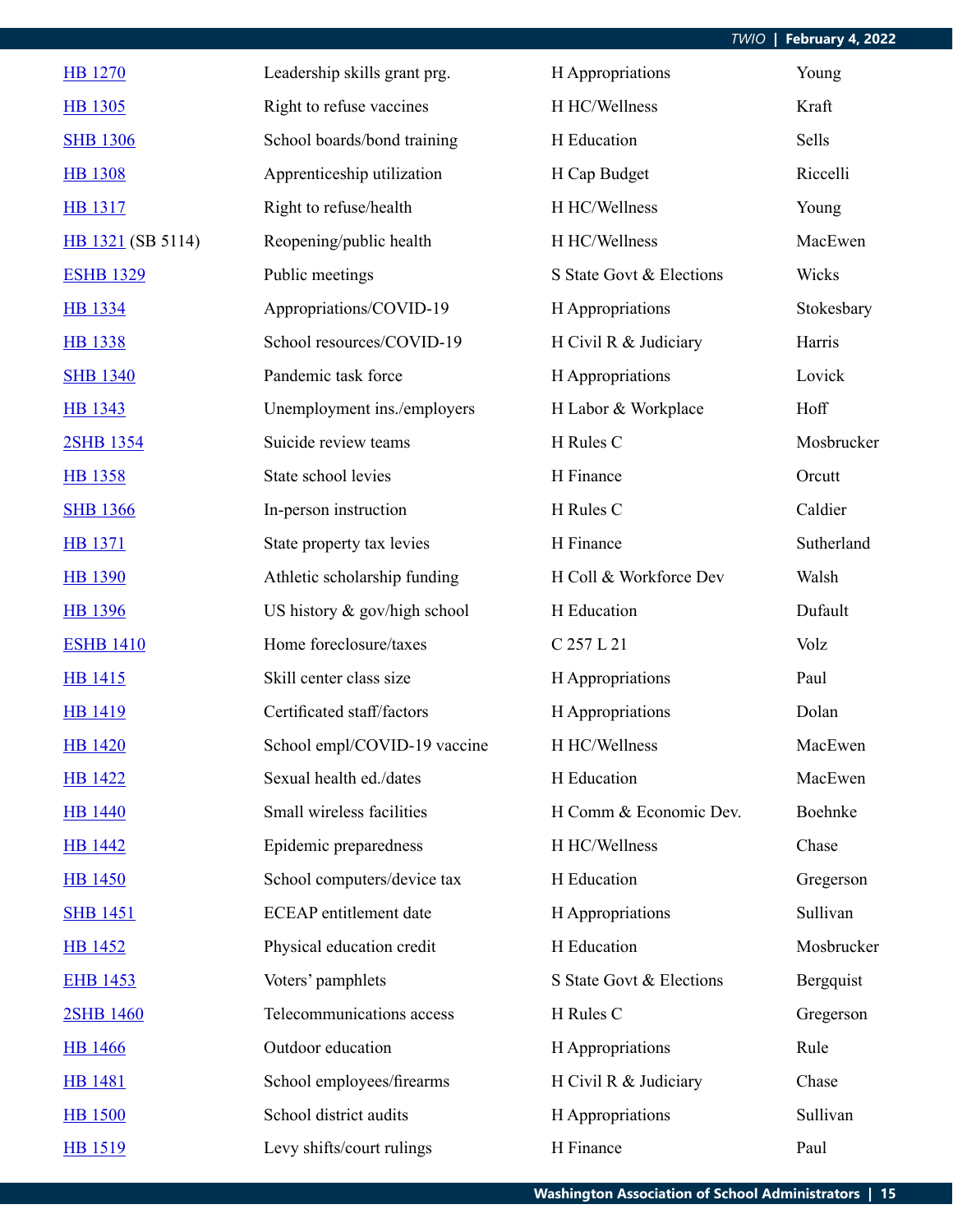| <b>HB</b> 1536            | Regional apprenticeship prgs | H Education                |               |
|---------------------------|------------------------------|----------------------------|---------------|
| <b>HB</b> 1544            | Ag., food, nat. resource ed. | H Education                | Klippert      |
| HB 1553 (SB 5473)         | "Open safe, open now" plan   | H State Govt & Tribal Rel. | MacEwen       |
| HB 1555                   | Freedom in education         | H Education                | Chase         |
| <b>HB</b> 1556            | School athletics/eligibility | H Education                | Chase         |
| <b>HB</b> 1557            | Gubernatorial proclamations  | H State Govt & Tribal Rel. | MacEwen       |
| HB 1563                   | Gubernatorial orders/relief  | H Civil R & Judiciary      | Young         |
| HB 1565                   | PERS/TRS 1 benefit increase  | H Appropriations           | Johnson       |
| <b>HB</b> 1568            | Unemployment insurance       | H Appropriations           | Bergquist     |
| <b>HB</b> 1570            | Proof of vaccination         | H HC/Wellness              | Walsh         |
| HB 1590 (SB 5563)         | Enrollment stabilization     | H Appropriations           | Dolan         |
| <b>HB</b> 1591            | Charter schools/local enrich | H Appropriations           | Dolan         |
| HB 1594                   | Long-term care/repeal        | H Appropriations           | Abbarno       |
| <b>HB</b> 1596            | Long-term care/outside WA    | H Appropriations           | Abbarno       |
| <b>HB 1597</b>            | Long-term care/hardship      | H Appropriations           | Abbarno       |
| HB 1598                   | Long-term care/death         | H Appropriations           | Abbarno       |
| <b>HB</b> 1599            | Long-term care/new graduates | H Appropriations           | Abbarno       |
| <b>HB</b> 1601            | Student homelessness pilot   | H Appropriations           | Leavitt       |
| <b>HB</b> 1603            | Transportation/general fund  | H Appropriations           | <b>Barkis</b> |
| <b>HB</b> 1604            | Motor vehicle sales tax      | H Appropriations           | MacEwen       |
| <b>HB</b> 1607            | Safe routes to schools prg.  | H Appropriations           | Rude          |
| <b>HB</b> 1611            | Highly capable students      | H Rules R                  | Dolan         |
| <b>SHB 1617</b>           | State and school holidays    | H Passed 3rd               | Morgan        |
| <b>HB</b> 1628            | Voter pamphlet statements    | H State Govt & Tribal Rel. | Jacobsen      |
| <b>SHB 1629 (SB 5538)</b> | Aerial imaging technology    | H Rules R                  | Dolan         |
| <b>SHB 1630</b>           | Weapons/certain meetings     | H 2nd Reading              | Senn          |
| <b>HB</b> 1633            | K-12 education scholarships  | H Education                | Walsh         |
| <b>SHB</b> 1642 (SB 5614) | National guard ed. grants    | H Passed 3rd               | Leavitt       |
| <b>SHB 1644</b>           | Pupil transp./electric       | H Rules R                  | Senn          |
| <b>SHB 1664</b>           | Schools/support funding      | H Appropriations           | Rule          |
| HB 1693                   | Home school day              | H State Govt & Tribal Rel. | Chase         |
| <b>SHB 1699</b>           | Work in retirement/schools   | H 2nd Reading              | Bergquist     |
| <b>HB</b> 1714            | Impact fee deferrals         | H Rules R                  | Duerr         |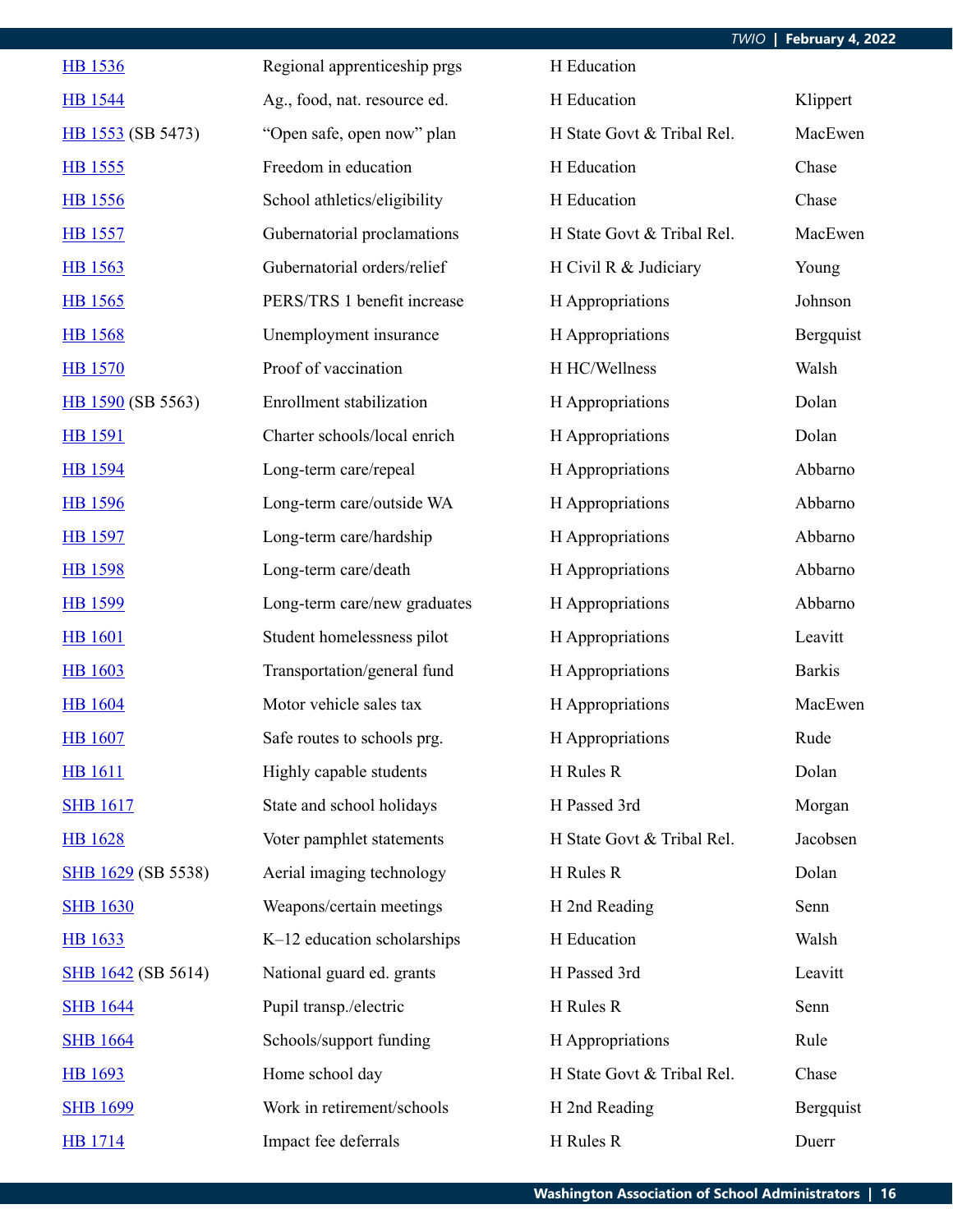| HB 1721 (SB 5676) | PERS/TRS 1 benefit increase          | H 2nd Reading              | Stokesbary |
|-------------------|--------------------------------------|----------------------------|------------|
| HB 1722 (SB 5775) | Broadband deployment                 | H Local Govt               | Boehnke    |
| 2SHB 1723         | Telecommunications access            | H Rules R                  | Gregerson  |
| <b>SHB 1727</b>   | Odd-numbered year elections          | H Rules R                  | Gregerson  |
| <b>SHB 1732</b>   | Long-term care/delay                 | Del to Gov                 | Sullivan   |
| <b>ESHB 1733</b>  | Long-term care/exemptions            | Del to Gov                 | Paul       |
| <b>SHB 1736</b>   | State student loan program           | H Appropriations           | Sullivan   |
| <b>HB</b> 1742    | Long-term care program               | H Appropriations           | Schmick    |
| <b>SHB 1746</b>   | Students/COVID-19 pandemic           | H Appropriations           | Ortiz-Self |
| <b>HB</b> 1754    | Prejudgment interest                 | H Civil R & Judiciary      | Hackney    |
| <b>HB</b> 1757    | ESDs/PEBB health plans               | H Appropriations           | Cody       |
| <b>SHB 1759</b>   | School websites/drug info.           | H Rules R                  | Callan     |
| <b>SHB 1760</b>   | Dual credit program access           | H Appropriations           | Paul       |
| HB 1762 (SB 5539) | Ed. service district funding         | H Appropriations           | MacEwen    |
| HB 1775           | Capital assistance/schools           | H Cap Budget               | McEntire   |
| <b>HB</b> 1778    | Election security                    | H State Govt & Tribal Rel. | Klippert   |
| HB 1781 (SB 5651) | Capital Budget, Supplemental         | H Cap Budget               | Tharinger  |
| HB 1786 (SB 5689) | Transportation Budget, Supp.         | H Transportation           | Fey        |
| <b>SHB 1791</b>   | Prof. educator reprimands            | H Rules R                  | Harris     |
| <b>SHB 1800</b>   | Behavioral health/minors             | H Appropriations           | Eslick     |
| <b>SHB 1803</b>   | School director compensation         | H Appropriations           | Callan     |
| HB 1805 (SB 5797) | Opportunity scholarship prog         | H Appropriations           | Paul       |
| <b>HB 1807</b>    | Civic education                      | H Education                | Walsh      |
| <b>HB 1808</b>    | Pupil transportation funding         | H Passed 3rd               | Stonier    |
| 2SHB 1810         | Electronic products repair           | H Rules R                  | Gregerson  |
| HB 1816 (SB 5693) | Operating Budget, supp.              | H Appropriations           | Ormsby     |
| HB 1819 (SB 5960) | Property tax exemption               | H Finance                  | Leavitt    |
| <b>HB 1829</b>    | African American studies             | H Education                | Johnson    |
| <b>HB</b> 1833    | School meals/electronic info         | H 2nd Reading              | Berg       |
| <b>HB</b> 1834    | Student absences/mental health       | H Passed 3rd               | Callan     |
| <b>HB</b> 1842    | School board director qualifications | H Education                | Taylor     |
| <b>SHB 1865</b>   | Certified peer specialists           | H Appropriations           | Davis      |
| <b>SHB 1867</b>   | Dual credit program data             | H Rules R                  | Paul       |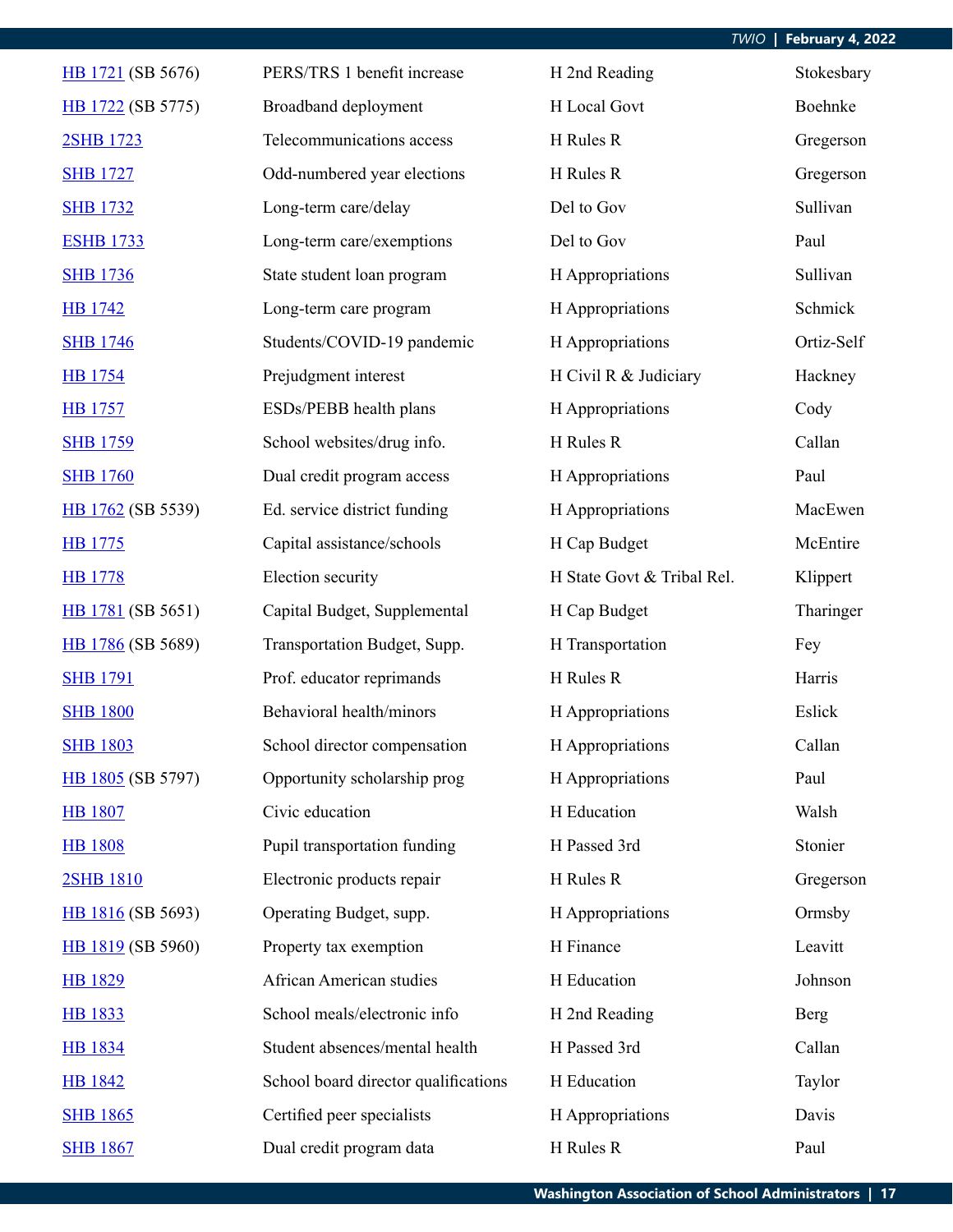| HB 1875            | Budget stabilization account | H Appropriations           | Stokesbary      |
|--------------------|------------------------------|----------------------------|-----------------|
| HB 1878 (SB 5798)  | Schools/comm. eligibility    | H Appropriations           | Riccelli        |
| <b>HB</b> 1886     | Critical race theory         | H Education                | Klippert        |
| <b>HB 1887</b>     | COVID-19/children's sports   | H State Govt & Tribal Rel. | Klippert        |
| <b>HB</b> 1898     | State school levies, reduce  | H Finance                  | Orcutt          |
| <b>HB</b> 1900     | Schools/discrimination, etc. | H Education                | Senn            |
| <b>HB</b> 1911     | Insurance/plan 2 members     | H Rules R                  | <b>Bronoske</b> |
| <b>HB</b> 1938     | Student financial education  | H Education                | Stonier         |
| <b>SHB 1941</b>    | Active shooter drills        | H Rules R                  | Walen           |
| <b>HB</b> 1942     | Paraeducator course of study | H Rules R                  | Donaghy         |
| <b>SHB 1955</b>    | Dependency/education         | H Rules R                  | Rule            |
| <b>HB</b> 1962     | Charter school time frame    | H Education                | Entenman        |
| <b>HB</b> 1968     | Schools/immunization         | H Education                | Klippert        |
| <b>HB</b> 1969     | Traffic cameras/speed        | H Transportation           | Fey             |
| HB 1973            | School board recordings      | H 2nd Reading              | Rude            |
| <b>HB</b> 1974     | Education elections/WSSDA    | H Rules R                  | Ybarra          |
| <b>HB</b> 1976     | Schools/eating outside       | H Education                | Corry           |
| HB 1985 (SSB 5595) | Schools/support funding      | H Education                | Dolan           |
| HB 1986 (SB 5601)  | School district boards       | H Education                | Klippert        |
| <b>SHB 1992</b>    | Vacation leave accrual       | <b>H LAWSDPS</b>           | Bateman         |
| <b>HB 2000</b>     | OSPI basic education funds   | H Appropriations           | Rule            |
| <b>HB 2011</b>     | Skill center funding         | H Appropriations           | Rule            |
| HB 2014 (SB 5905)  | Outdoor school               | H Education                | Rule            |
| <b>HB 2016</b>     | Sex trafficking/education    | H Education                | Morgan          |
| <b>HB 2018</b>     | Sales and use tax holiday    | H Finance                  | Paul            |
| <b>SHB 2019</b>    | Careers in retail            | H Passed 3rd               | Boehnke         |
| HB 2031 (SSB 5873) | Unempl. & leave premiums     | H Labor & Workplace        | <b>Berg</b>     |
| HB 2039 (SB 5768)  | Vapor products               | H Commerce & Gaming        | Pollet          |
| <b>HB 2042</b>     | K-12 education scholarships  | H Education                | Kraft           |
| <b>HB 2054</b>     | School bus video recording   | H Education                | Jacobsen        |
| <b>HB</b> 2056     | K-12 instructional materials | H Education                | Steele          |
| <b>SHB 2068</b>    | Imagination library          | <b>H CYFDPS</b>            | Stonier         |
| SHB 2078 (SB 5925) | Outdoor learning grant prg.  | H Appropriations           | Rule            |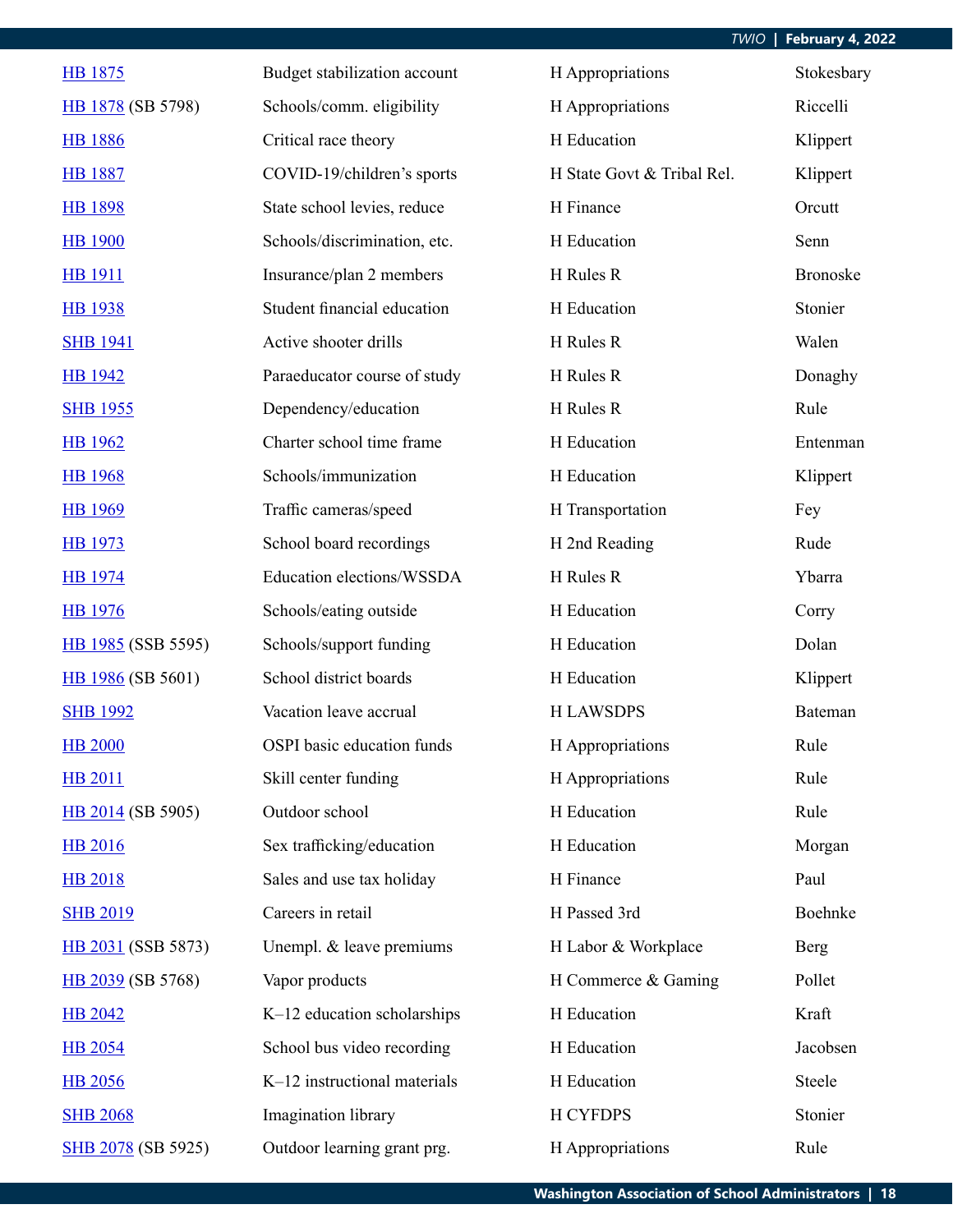| <b>HB 2087</b>              | Education/parent rights      | H Education                   | Klippert     |
|-----------------------------|------------------------------|-------------------------------|--------------|
| <b>HB 2090</b>              | Tribal activities/credit     | H Education                   | Lekanoff     |
| HB 2093 (SB 5921)           | County timber tax distrib.   | H Appropriations              | Abbarno      |
| HB 2095 (SB 5933)           | School seismic safety grants | H Cap Budget                  | Pollet       |
| <b>HJR 4200</b>             | School district bonds        | H Exec Action                 | Stonier      |
| <b>HJR 4203</b>             | 2/3rd vote for tax increases | H Finance                     | Sutherland   |
| <b>HJR 4206</b>             | $K-12$ education funding     | H Appropriations              | Chase        |
| <b>ESB 5017</b>             | School district procurement  | H Cap Budget                  | Wellman      |
| SB 5037                     | School opening metrics       | $SL/K-12$                     | <b>Braun</b> |
| SB 5043                     | School employee housing      | S 3rd Reading                 | Salomon      |
| SB 5070 (ESHB 1273)         | Menstrual products/schools   | $SL/K-12$                     | Rivers       |
| <b>ESSB 5083 (SHB 1080)</b> | Capital Budget 2021-23       | S Rules X                     | Frockt       |
| SB 5091 (HB 1093)           | Operating Budget, 2nd supp.  | S Ways & Means                | Rolfes       |
| <b>SSB 5105</b>             | Office of equity task force  | S Ways & Means                | Hasegawa     |
| <b>SB 5110</b>              | Telecommunications companies | S Environment, Energy & Tech. | Ericksen     |
| <b>SB 5111</b>              | Public employee independence | S State Govt & Elections      | Ericksen     |
| SB 5114 (HB 1321)           | Reopening/public health      | S State Govt & Elections      | <b>Braun</b> |
| <b>SSB 5129</b>             | Vapor & tobacco/minors       | S Rules 2                     | Saldaña      |
| <b>SSB 5130</b>             | Personnel files & discipline | S 2nd Reading                 | Kuderer      |
| SB 5144                     | COVID-19 vaccine, declining  | S Health & Long               | Ericksen     |
| 2SSB 5147                   | Learning stabilization, etc. | S Rules X                     | Hawkins      |
| SB 5153 (ESHB 1113)         | School attendance            | $SL/K-12$                     | Wilson       |
| SB 5156                     | Budget stabilization approps | S Ways & Means                | Rolfes       |
| <b>SB 5161</b>              | Teaching tribal history, etc | S Rules X                     | Wellman      |
| SB 5162                     | Unanticipated revenue        | S Ways & Means                | Rolfes       |
| <b>SB 5171</b>              | Unemployment insurance       | S Ways & Means                | Wilson       |
| <b>SSB 5181</b>             | Low-income school districts  | S Passed 3rd                  | Honeyford    |
| SB 5197                     | Unemp. contributions/wages   | S Labor, Comm & Tribal Aff.   | Schoesler    |
| <b>SB 5200</b>              | Scholarships/tax credit      | $SL/K-12$                     | Schoesler    |
| <b>ESB 5202</b>             | School depreciation subfunds | H Education                   | Schoesler    |
| SB 5205                     | K-12 education vouchers      | $SL/K-12$                     | Schoesler    |
| SB 5208                     | Public records fees/approval | S State Govt & Elections      | Wilson       |
| SB 5209 (HB 1182)           | Crisis response services     | S Behavioral Health           | Dhingra      |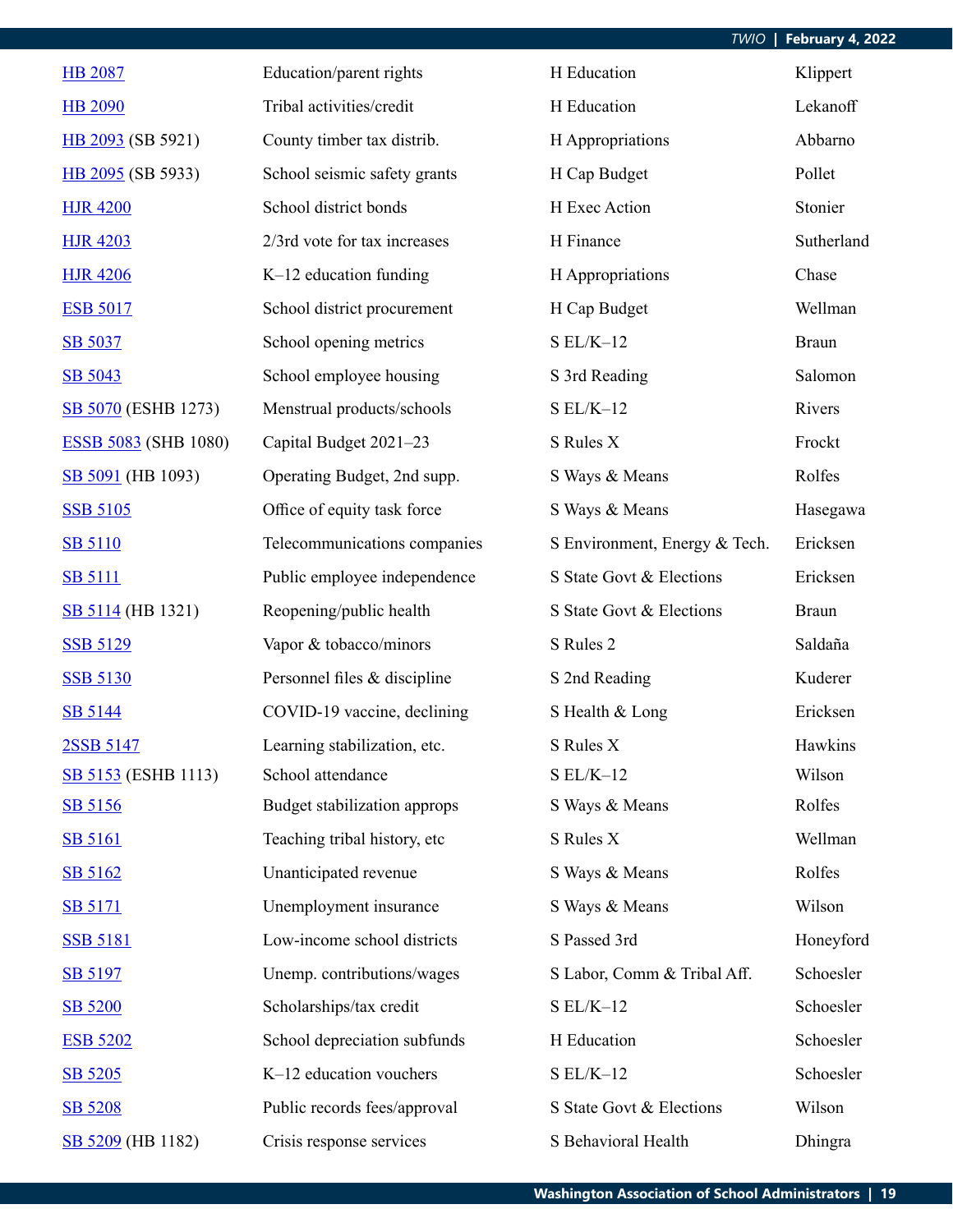| 2SSB 5211 (ESHB 1189) | Tax increment financing      | S Rules X                  | Frockt       |
|-----------------------|------------------------------|----------------------------|--------------|
| SB 5216               | Tax preferences              | S Ways & Means             | Carlyle      |
| SB 5223               | Motor vehicles sales tax use | S Ways & Means             | Fortunato    |
| SB 5242               | Media literacy & digital cit | S Rules X                  | Liias        |
| <b>SSB 5252</b>       | School consultation/tribes   | S Ways & Means             | Wellman      |
| SB 5257               | School levy exemption        | $SL/K-12$                  | Fortunato    |
| <b>ESB 5264</b>       | Americans of Chinese descent | H State Govt & Tribal Rel. | Wagoner      |
| 2SSB 5265             | Bridge year pilot program    | S Rules X                  | Hunt         |
| SB 5274 (SHB 1264)    | Equity impact statement      | S State Govt & Elections   | Hasegawa     |
| SB 5277               | Early achievers prg/suspend  | $SL/K-12$                  | Short        |
| SB 5289               | Senior citizens/prop. taxes  | S Ways & Means             | Fortunato    |
| <b>SSB 5326</b>       | School bus driver benefits   | S 2nd Reading              | Robinson     |
| 2SSB 5327             | Youth safety tip line        | S Rules X                  | <b>Brown</b> |
| SB 5334               | Levy authorization info.     | $SL/K-12$                  | Dozier       |
| <b>SSB 5340</b>       | School board director qualif | S Rules 2                  | Salomon      |
| SB 5343 (HB 1367)     | Medicaid appropriations      | S Ways & Means             | Rolfes       |
| SB 5344 (ESHB 1368)   | Federal funding/COVID-19     | S Ways & Means             | Rolfes       |
| SB 5352               | Retirement system opt-out    | S Rules X                  | <b>Braun</b> |
| <b>ESSB 5357</b>      | Capital broadband program    | S Rules X                  | Honeyford    |
| SB 5359               | Motor vehicle sales tax      | S Ways & Means             | <b>Braun</b> |
| SB 5366 (SHB 1103)    | Building materials           | S State Govt & Elections   | Stanford     |
| SB 5374               | Political systems/K-12 study | $SL/K-12$                  | Honeyford    |
| <b>SSB 5376</b>       | Education ombuds awareness   | H Education                | Wilson       |
| SB 5386               | School district elections    | S Ways & Means             | Randall      |
| SB 5389               | Computer science teaching    | S Ways & Means             | Wellman      |
| <b>ESSB 5439</b>      | Broadband/state highways     | S Rules X                  | Saldaña      |
| <b>SB 5442</b>        | Superintendent salaries      | $SL/K-12$                  | Van De Wege  |
| SB 5443 (HB 1195)     | Charter school time frame    | $S EL/K-12$                | Mullet       |
| SB 5449               | Motor vehicle sales tax      | S Ways & Means             | King         |
| <b>SB 5450</b>        | Native American names, etc.  | $SL/K-12$                  | Ericksen     |
| SB 5451               | <b>Operating Budget</b>      | S Ways & Means             | Wilson       |
| SB 5453               | Retirement plans 1 & 2       | S Ways & Means             | Schoesler    |
| SB 5464               | In-person learning option    | $SL/K-12$                  | Wilson       |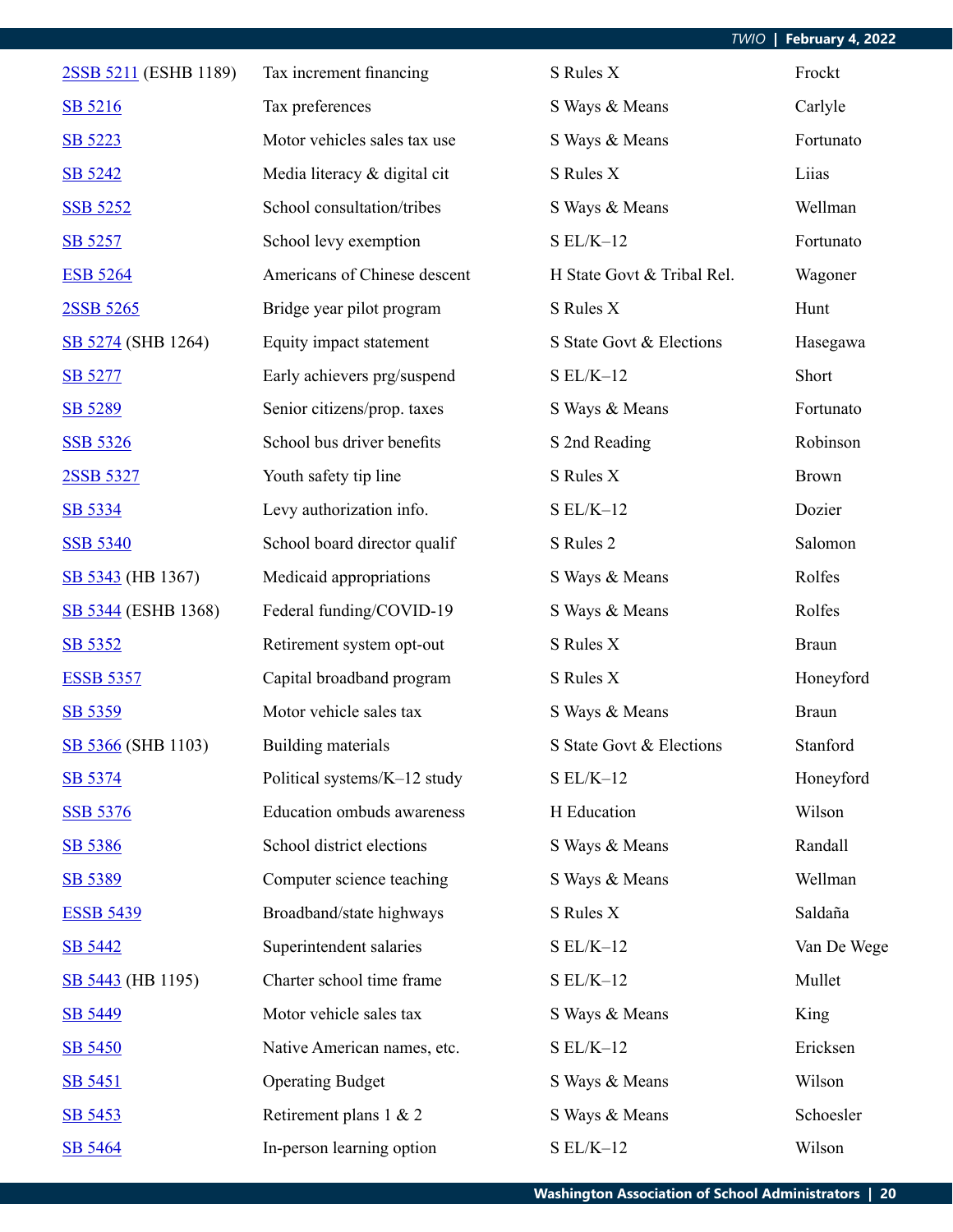| SB 5466            | Sales tax/transp. projects   | S Ways & Means            | Fortunato    |
|--------------------|------------------------------|---------------------------|--------------|
| SB 5473 (HB 1553)  | "Open safe, open now" plan   | S State Govt & Elections  | <b>Brown</b> |
| <b>SB 5481</b>     | Transportation funding bonds | S Rules 2                 | Hobbs        |
| <b>SSB 5482</b>    | Additive trans funding       | S Rules 2                 | Hobbs        |
| <b>SSB 5483</b>    | Transportation revenue       | S Rules 2                 | Hobbs        |
| <b>SB 5487</b>     | School consolid. incentives  | S Ways & Means            | Hawkins      |
| <b>SSB 5497</b>    | Board of ed. student members | S Rules 2                 | Wilson       |
| SB 5498            | Posthumous H.S. diplomas     | S Passed 3rd              | Wilson       |
| <b>SB 5501</b>     | Board of education members   | $SL/K-12$                 | Fortunato    |
| <b>SSB 5537</b>    | Compulsory school attendance | S Ways & Means            | Wellman      |
| SB 5538 (SHB 1629) | Aerial imaging technology    | S State Govt & Elections  | Hunt         |
| SB 5539 (HB 1762)  | Ed. service district funding | S Ways & Means            | Hunt         |
| SB 5540            | Election dates and timelines | S State Govt & Elections  | Hunt         |
| SB 5562            | ESD employee health care     | S Ways & Means            | Wellman      |
| SB 5563 (HB 1590)  | Enrollment stabilization     | S Ways & Means            | Wellman      |
| <b>SB 5581</b>     | Pupil transp. allocations    | S Ways & Means            | Wellman      |
| <b>SSB 5584</b>    | Local elections              | S Ways & Means            | Trudeau      |
| <b>SSB 5594</b>    | Bone marrow donation aware.  | S Rules 2                 | Short        |
| SSB 5595 (HB 1985) | Schools/support funding      | S Ways & Means            | Wellman      |
| <b>SSB 5597</b>    | Voting rights                | S Ways & Means            | Saldaña      |
| SB 5601 (HB 1986)  | School district boards       | $SL/K-12$                 | Short        |
| SB 5630            | Early learning/basic ed.     | $SL/K-12$                 | Hasegawa     |
| <b>SSB 5638</b>    | Mental health prof. licenses | S Rules 2                 | Wagoner      |
| <b>SSB 5649</b>    | Family and medical leave     | S Ways & Means            | Robinson     |
| SB 5651 (HB 1781)  | Capital Budget, supplemental | S Ways & Means            | Frockt       |
| SB 5657            | Juvenile instit./comp sci.   | S Rules 2                 | Wellman      |
| SB 5676 (HB 1721)  | PERS/TRS 1 benefit increase  | S Passed 3rd              | Conway       |
| SB 5682            | COVID-19 vaccination choice  | S Health & Long Term Care | McCune       |
| SB 5689 (HB 1786)  | Transportation Budget, supp. | S Transportation          | Liias        |
| SB 5693 (HB 1816)  | Operating Budget, supp.      | S Ways & Means            | Rolfes       |
| SB 5696 (HB 1912)  | Capital gains tax/repeal     | S Ways & Means            | <b>Braun</b> |
| SSB 5697 (HB 2003) | Recycling system & waste     | S Ways & Means            | Das          |
| SB 5698            | Plan 1 retiree COLAs         | S Ways & Means            | Hunt         |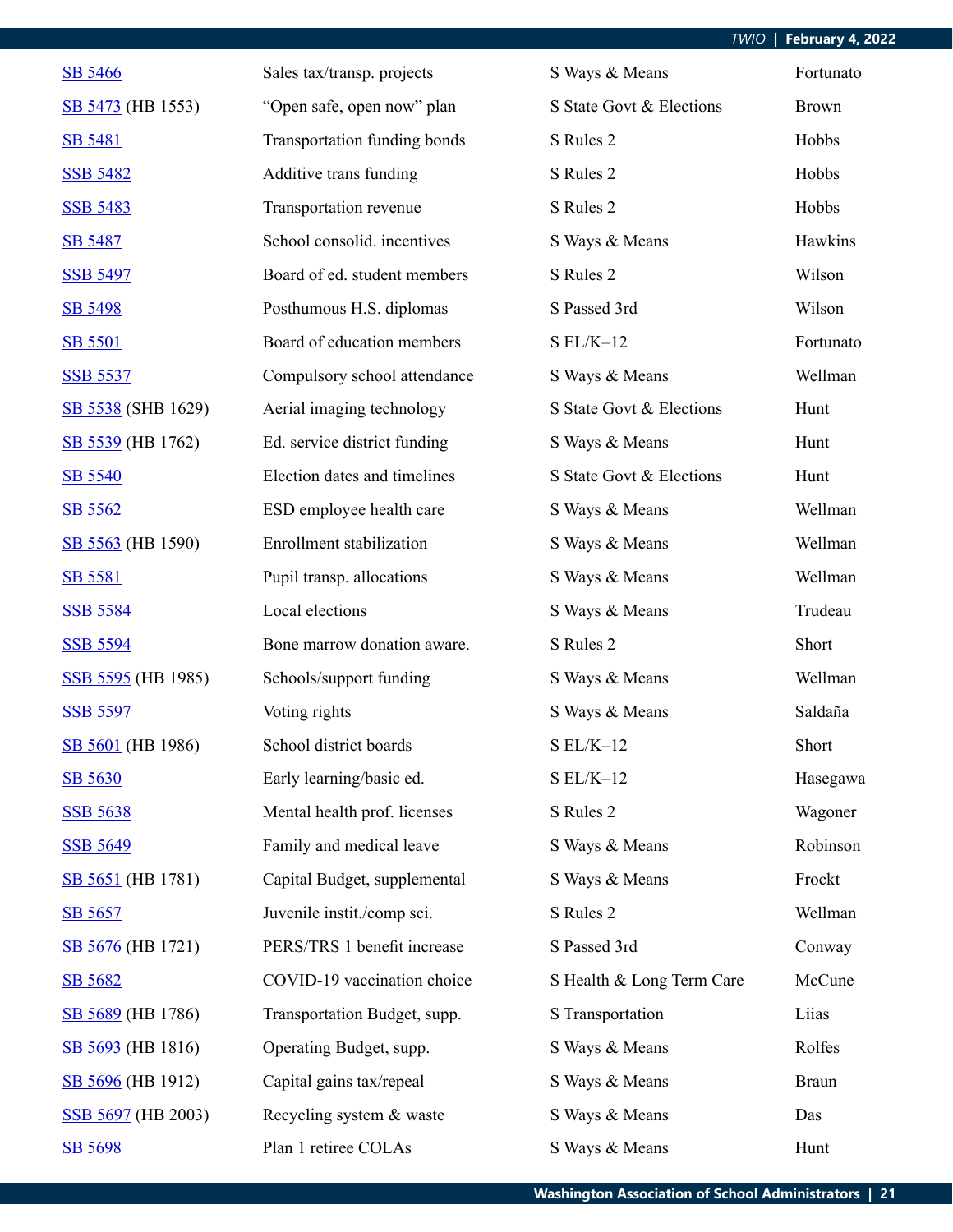| SB 5715            | Definition of broadband      | S Rules 2                     | Wellman      |
|--------------------|------------------------------|-------------------------------|--------------|
| <b>SB 5718</b>     | School employees/insurance   | S Ways & Means                | Conway       |
| <b>SSB 5719</b>    | Dual credit costs            | S Ways & Means                | Mullet       |
| <b>SSB 5720</b>    | Student financial literacy   | S Ways & Means                | Mullet       |
| SB 5734            | Physical & health education  | $S EL/K-12$                   | Dhingra      |
| SB 5735            | Async. instructional hours   | $S EL/K-12$                   | Dhingra      |
| <b>SSB 5761</b>    | Wage and salary information  | S Rules 2                     | Randall      |
| SB 5768 (HB 2039)  | Vapor products               | S Health & Long Term Care     | Kuderer      |
| SB 5775 (HB 1722)  | Broadband deployment         | S Environment, Energy & Tech. | Wellman      |
| <b>SB 5777</b>     | COVID-19 vaccine/children    | $SL/K-12$                     | <b>Braun</b> |
| SB 5798 (HB 1878)  | Schools/comm. eligibility    | S Ways & Means                | Wilson       |
| SB 5805            | Sexual ed. parent approval   | $SL/K-12$                     | McCune       |
| SB 5806            | Instructional materials      | $SL/K-12$                     | McCune       |
| SB 5820            | Superintendent, appointing   | $S EL/K-12$                   | Carlyle      |
| <b>SSB 5824</b>    | Dependent youth financial ed | S Ways & Means                | Nobles       |
| SB 5831            | State & local taxation       | S State Govt & Elections      | Wilson       |
| SB 5833            | School director compensation | $S$ EL/K-12 $\,$              | Carlyle      |
| SB 5858            | Education/parent rights      | $SL/K-12$                     | Dozier       |
| SB 5871            | Microschool pilot project    | $SL/K-12$                     | Wilson       |
| SSB 5873 (HB 2031) | Unemployment insurance       | S Rules 2                     | Keiser       |
| <b>SSB 5874</b>    | Military student residency   | S Ways & Means                | Nobles       |
| <b>SSB 5878</b>    | Arts instruction             | S Rules 2                     | Rolfes       |
| <b>SSB 5892</b>    | High schools/nursing pilot   | S Ways & Means                | <b>Brown</b> |
| SB 5897            | Fuel tax suspension          | S Transportation              | Sefzik       |
| SB 5902            | High school grad. credits    | $SL/K-12$                     | Wellman      |
| SB 5905 (HB 2014)  | Outdoor school               | $SL/K-12$                     | Hunt         |
| SB 5921 (HB 2093)  | County timber tax distrib.   | S Ways & Means                | <b>Braun</b> |
| SB 5922            | $K-12$ education funding     | $SL/K-12$                     | <b>Braun</b> |
| SB 5925 (SHB 2078) | Outdoor school               | $S EL/K-12$                   | Hunt         |
| SB 5932            | Sales and use tax rate       | S Ways & Means                | Das          |
| SB 5933 (HB 2095)  | School seismic safety grants | S Ways & Means                | Frockt       |
| <b>SJR 8204</b>    | School district bond voting  | S Ways & Means                | Randall      |
| <b>SJR 8207</b>    | Revenue for highway purposes | S Transportation              | Fortunato    |